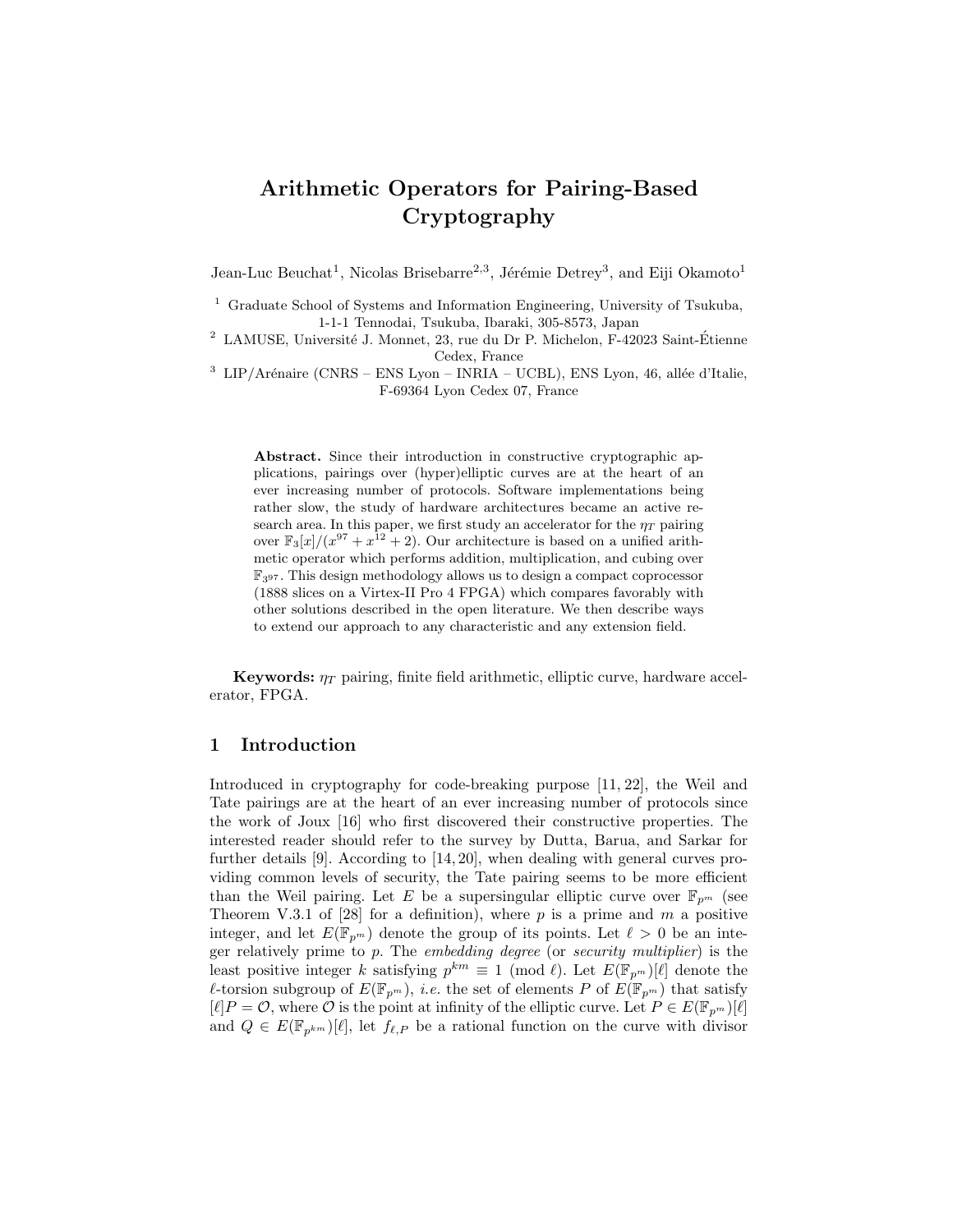$\ell(P)-\ell(O)$  (see [28] for an account on divisors), there exists a divisor  $D_Q$  equivalent to  $(Q) - (O)$ , with a support disjoint from the support of  $f_{\ell,P}$ . Then the Tate pairing of order  $\ell$  is the map  $e_{\ell} : E(\mathbb{F}_{p^m})[\ell] \times E(\mathbb{F}_{p^{km}})[\ell] \to \mathbb{F}_{p^{km}}^*$  defined by  $e_{\ell}(P,Q) = f_{\ell,P}(D_Q)^{(p^{km}-1)/\ell}$  (we give here the definition from [3], slightly different from the initial one given in [11]). It satisfies the following properties:

- Non-degeneracy. For all  $P \in E(\mathbb{F}_{p^m})[\ell] \setminus \{O\}$ , there is some point  $Q \in$  $E(\mathbb{F}_{n^{km}})[\ell]$  such that  $e_{\ell}(P, Q) \neq 1$ .
- Bilinearity. For all  $P, P_1, P_2 \in E(\mathbb{F}_{p^m})[\ell]$  and  $Q, Q_1, Q_2 \in E(\mathbb{F}_{p^{km}})[\ell],$  $e_{\ell}(P_1+P_2, Q) = e_{\ell}(P_1, Q)e_{\ell}(P_2, Q)$  and  $e_{\ell}(P, Q_1+Q_2) = e_{\ell}(P, Q_1)e_{\ell}(P, Q_2).$ Hence, for all  $P \in E(\mathbb{F}_{p^m})[\ell]$  and  $Q \in E(\mathbb{F}_{p^{km}})[\ell]$ , and for all  $a \in \mathbb{Z}$ ,  $e_{\ell}([a]P,Q) = e_{\ell}(P, [a]Q) = e_{\ell}(P,Q)^{a}.$

In [3], Barreto *et al.* proved that this pairing can be computed as  $e_{\ell}(P, Q)$  =  $f_{\ell,P}(Q)^{\frac{p^{km}-1}{\ell}}$ , where  $f_{\ell,P}$  is evaluated on a point rather than on a divisor.

In this paper, we deal with the characteristic three case and consider  $E^b$ , a supersingular elliptic curve over  $\mathbb{F}_{3^m}$ :  $E^b$  :  $y^2 = x^3 - x + b$ , with  $b \in \{-1, 1\}$ . According to [3], curves over fields of characteristic three often offer the best possible ratio between security level and space requirements.

Different ways for computing the Tate pairing can be found in [3, 10, 12, 21]. In [2], Barreto *et al.* introduced the  $\eta_T$  pairing which extended and improved the Duursma-Lee techniques [10]. To do it, they first need to consider the following distortion map  $\psi: E^{\overline{b}}(\mathbb{F}_{3^m}) \to E^b(\mathbb{F}_{3^{6m}})$  defined, for all  $R \in E^b(\mathbb{F}_{3^m})$  by  $\psi(R) =$  $\psi(x_r, y_r) = (-x_r + \rho, y_r \sigma)$ , where  $\sigma$  and  $\rho$  belong to  $\mathbb{F}_{3^{6m}}$  and respectively satisfy  $\sigma^2 = -1$  and  $\rho^3 = \rho + b$  (that concept of distortion map was introduced in [31]). We define the modified Tate pairing  $\hat{e}$  by  $\hat{e}(P,Q) = e(P,\psi(Q))$  for all  $P, Q \in E(\mathbb{F}_{3^m})[\ell].$ 

Moreover, following [17], we construct  $\mathbb{F}_{3^{6m}}$  as an extension of  $\mathbb{F}_{3^m}$  using the basis  $(1, \sigma, \rho, \sigma\rho, \rho^2, \sigma\rho^2)$ , which is equivalent to considering the tower  $\mathbb{F}_{3^m}$ ,  $\mathbb{F}_{3^{2m}} \simeq \mathbb{F}_{3^m}[y]/(y^2+1)$  and  $\mathbb{F}_{3^{6m}} \simeq \mathbb{F}_{3^{2m}}[z]/(z^3-z-b)$ . Hence, the computations over  $\mathbb{F}_{3^{6m}}$  are replaced by computations over  $\mathbb{F}_{3^m}$ .

The  $\eta_T$  pairing is defined by  $\eta_T(P,Q) = f_{T,P}(\psi(Q))$ , for some  $T \in \mathbb{Z}$  and for all P and  $Q \in E(\mathbb{F}_{3^m})[\ell]$ . To get a well-defined, non-degenerate, bilinear pairing, a final exponentiation is required: namely  $\eta_T(P,Q)^W$  in our case, where  $W = (3^{3m}-1)(3^m+1)(3^m - b3^{\frac{m+1}{2}}+1)$ . Moreover, the  $\eta_T$  pairing is related to the modified Tate pairing by  $(\eta_T(P,Q)^W)^{3T^2} = \hat{e}(P,Q)^Z$ , where  $T = -b3^{\frac{m+1}{2}} - 1$ and  $Z = -b3^{\frac{m+3}{2}}$ . If v denotes  $\eta_T(P,Q)^W$ , the modified Tate pairing can be computed as follows

$$
\hat{e}(P,Q) = v^{-2} \cdot \left( v^{3^{(m+1)/2}} \cdot \sqrt[3^m]{v^{3^{(m-1)/2}}} \right)^{-b}.
$$

The algorithm given in [2] for computing the  $\eta_T$  pairing halves the number of iterations used in the approach by Duursma and Lee [10] but has the drawback of using inverse Frobenius maps. In [7] Beuchat et al. proposed a modified  $\eta_T$  pairing algorithm in characteristic three that does not require any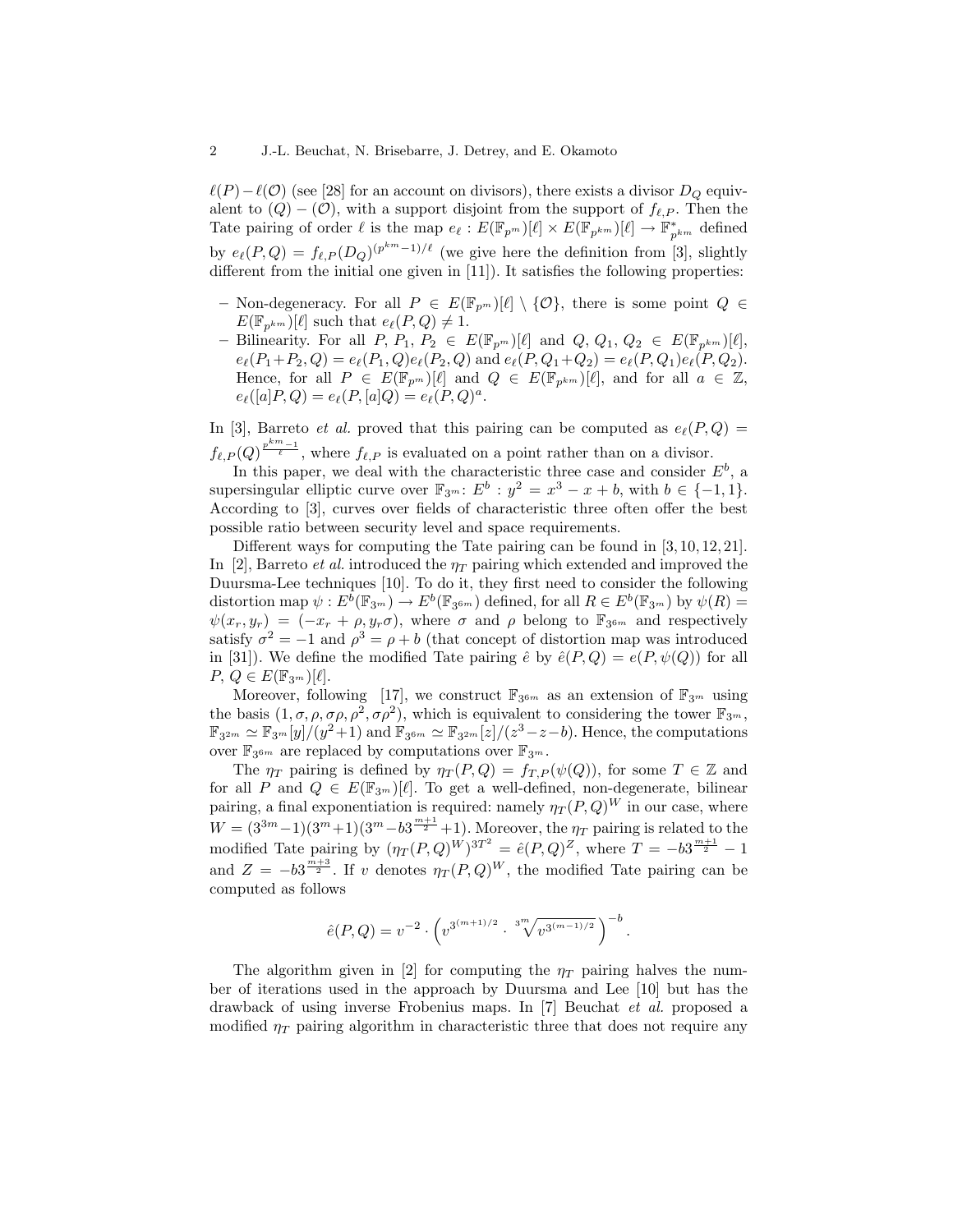inverse Frobenius map. Moreover, they designed a novel arithmetic operator implementing addition, cubing, and multiplication over  $\mathbb{F}_{3^{97}}$  which performs in a fast and cheap way the final exponentiation  $\eta_T(P,Q)^W$  [6]. In this paper, we extend this approach to the computation of the full  $\eta_T$  pairing (*i.e.* including the final exponentiation). In Section 2, we present a compact implementation of the  $\eta_T$  pairing over the field  $\mathbb{F}_{3^{97}}$ . Then, we show in Section 3 that our approach can be generalized to any characteristic p and degree-m irreducible polynomial  $f(x)$ over  $\mathbb{F}_p$ . That generalization is an interesting issue since larger extension degrees could probably be considered in a close future for guaranteeing the security of pairing-based cryptosystems.

# 2 Calculation of the  $\eta_T$  Pairing in Characteristic Three

The bilinearity of  $\eta_T(P,Q)^W$  ensures that:

$$
\eta_T(P,Q)^W = \sqrt[3^m]{\left(\eta_T\left(\left[3^{\frac{m-1}{2}}\right]P,Q\right)^{3^{\frac{m+1}{2}}}\right)^W}.
$$

Beuchat *et al.* proposed an algorithm for the calculation of  $\eta_T(P,Q)^{3^{(m+1)/2}}$ in characteristic three without any inverse Frobenius map [7]. Therefore, inexpensive pre- and post-processing steps allow one to perform the original  $\eta_T$ pairing. Recall that, for  $(x_p, y_p) \in E^b(\mathbb{F}_{3^m})$ ,  $[3](x_p, y_p) = (x_p^9 - b, -y_p^9)$  (see for instance [3]). Thus, the computation of  $\left[3^{(m-1)/2}\right]P$  involves only  $2m-2$  cubings and  $(m-1)/2$  additions over  $\mathbb{F}_{3^m}$ . The  $3^m$ -th root over  $\mathbb{F}_{3^{6m}}$  is a straightforward operation requiring only seven additions (or subtractions) over  $\mathbb{F}_{3^m}$  (see for instance [7]). The final exponentiation is carried out according to a novel algorithm introduced by Shirase, Takagi, and Okamoto in [26]. This scheme involves additions, cubings, multiplications, and a single inversion over  $\mathbb{F}_{3^m}$ .

In this section we will consider the field  $\mathbb{F}_{3^{97}} = \mathbb{F}_{3}[x]/(x^{97} + x^{12} + 2)$  and the curve  $y^2 = x^3 - x + 1$  over  $\mathbb{F}_{3^{97}}$  (*i.e.*  $b = 1$ ; a straightforward adaptation makes it possible to address the  $b = -1$  case). This choice of parameters allows us to easily compare our work against the many pairing accelerators for  $m = 97$  described in the open literature. Instead of embedding dedicated hardware to perform the inversion over  $\mathbb{F}_{3^{97}}$  according to the Extended Euclidean Algorithm (EEA), Beuchat et al. [6] proposed an algorithm based on Fermat's little theorem and on Itoh and Tsujii's work [15] for  $\mathbb{F}_{3^{97}}$ . It involves 96 cubings and 9 multiplications. Algorithm 1 summarizes the computation of the full pairing. It is worth noticing that  $\eta_T(P,Q)^W$  can be computed only by means of additions (or subtractions), multiplications, and cubings over  $\mathbb{F}_{3^{97}}$ . In the following, we describe the implementation of Algorithm 1 on a Virtex-II Pro 4 Field-Programmable Gate Array (FPGA) and compare our pairing accelerator against results published by other researchers.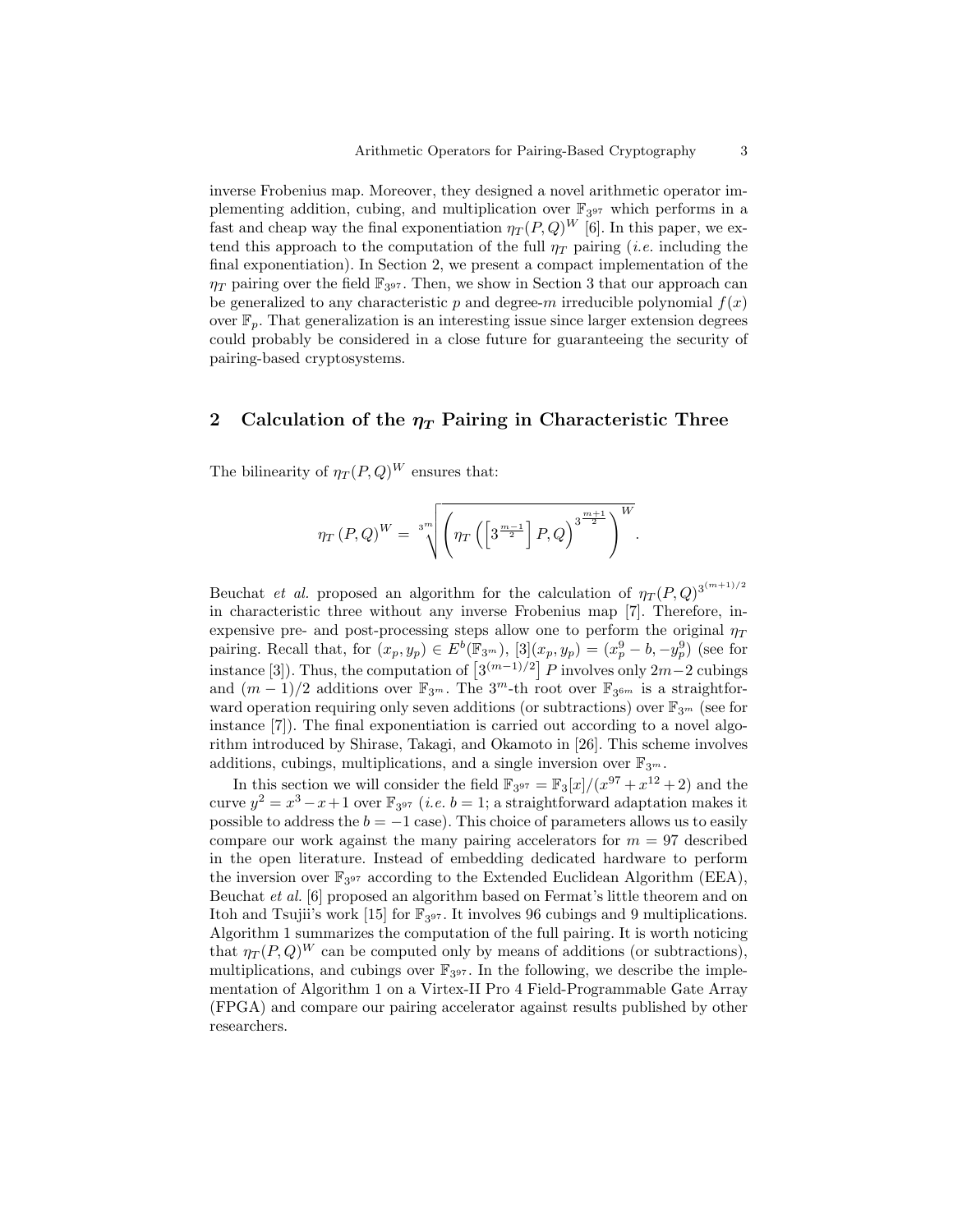**Algorithm 1** Computation of  $\eta_T(P,Q)^W$  for  $b=1$  [7].

**Input:**  $P = (x_p, y_p)$  and  $Q = (x_q, y_q) \in E(\mathbb{F}_{3^m})[l]$ . The algorithm requires  $R_0$  and  $R_1 \in \mathbb{F}_{3^{6m}}$ , as well as  $r_0 \in \mathbb{F}_{3^m}$  and  $d \in \mathbb{F}_3$  for intermediate computations.

**Output:**  $\eta_T(P,Q)^{(3^{3m}-1)(3^m+1)(3^m+1-3^{(m+1)/2})}.$ 1: for  $i = 0$  to  $\frac{m-1}{2} - 1$  do 2:  $x_p \leftarrow x_p^9 - 1$ ;  $y_p \leftarrow -y_p^9$ ; 3: end for 4:  $y_p \leftarrow -y_p$ ;  $d \leftarrow 1$ ; 5:  $r_0 \leftarrow x_p + x_q + d;$ 6:  $R_0 \leftarrow -y_p r_0 + y_q \sigma + y_p \rho;$ 7:  $R_1 \leftarrow -r_0^2 + y_p y_q \sigma - r_0 \rho - \rho^2;$ 8:  $R_0 \leftarrow (R_0 R_1)^3;$ 9: for  $i = 0$  to  $\frac{m-1}{2} - 1$  do 10:  $y_p \leftarrow -y_p; \ x_q \leftarrow x_q^9; \ y_q \leftarrow y_q^9; \ d \leftarrow (d-1) \text{ mod } 3;$ 11:  $r_0 \leftarrow x_p + x_q + d;$ 12:  $R_1 \leftarrow -r_0^2 + y_p y_q \sigma - r_0 \rho - \rho^2;$ 13:  $R_0 \leftarrow (R_0 R_1)^3;$ 14: end for 15:  $R_0 \leftarrow R_0^{(3^{3m}-1)(3^m+1)(3^m+1-3^{(m+1)/2})};$ <br>16:  $R_0 \leftarrow {}^{3^m}\sqrt{R_0};$ 17: return  $R_0$ ;

#### 2.1 An Accelerator for the  $\eta$  Pairing Calculation

Beuchat et al. [6] designed a unified arithmetic operator able to perform addition, multiplication, and cubing over  $\mathbb{F}_3[x]/(f(x))$ , where  $f(x) = x^{97} + x^{12} + 2$ . The operator is based on the array multiplier architecture proposed by Shu, Kwon, and Gaj in [27] (see [5, 29] for an introduction to array multipliers). Since such multipliers process D coefficients of an operand at each clock cycle, they mainly consist of D Partial Product Generators (PPGs), a D-operand adder, and an accumulator. Figure 1 illustrates the architecture of this operator for  $D = 3$ ; it is controlled by eleven bits labelled  $c_i$ . Let  $a(x)$  and  $b(x)$  belong to  $\mathbb{F}_3[x]/(f(x))$ . In order to compute  $a(x) \times b(x)$ , one has to load  $a(x)$  in the shift register R0, and  $b(x)$  in registers R1 and R2. Multiplication is then carried out in  $\lfloor m/D \rfloor =$  $[97/3] = 33$  clock cycles. The first iteration computes  $p(x) = a_{96}b(x)$  ( $c_4 = c_6 =$  $c_7 = c_8 = 1$ ,  $c_{10} = 0$ . Then, we update  $p(x)$  as follows:

$$
p(x) \leftarrow x^3 p(x) \mod f(x) + a_{3i+2}x^2 b(x) \mod f(x) + a_{3i+1}xb(x) \mod f(x) + a_{3i}b(x),
$$

where  $i$  ranges from 31 downto 0. Addition is somewhat more complex and we will use the toy example proposed in  $[6]$  to illustrate how the operator works. Let us assume we have to compute  $-a(x) + b(x)$ . We respectively load  $a(x)$ and  $b(x)$  in registers R2 and R1 and define a control word stored in R0 so that  $d0_{3i} = 2$ ,  $d0_{3i+1} = 1$ , and  $d0_{3i+2} = 0$ . We will thus compute  $(2a(x) +$  $b(x) + 0 \cdot a(x)$  mod  $f(x) = (-a(x) + b(x))$  mod  $f(x)$ . Beuchat *et al.* [6] noticed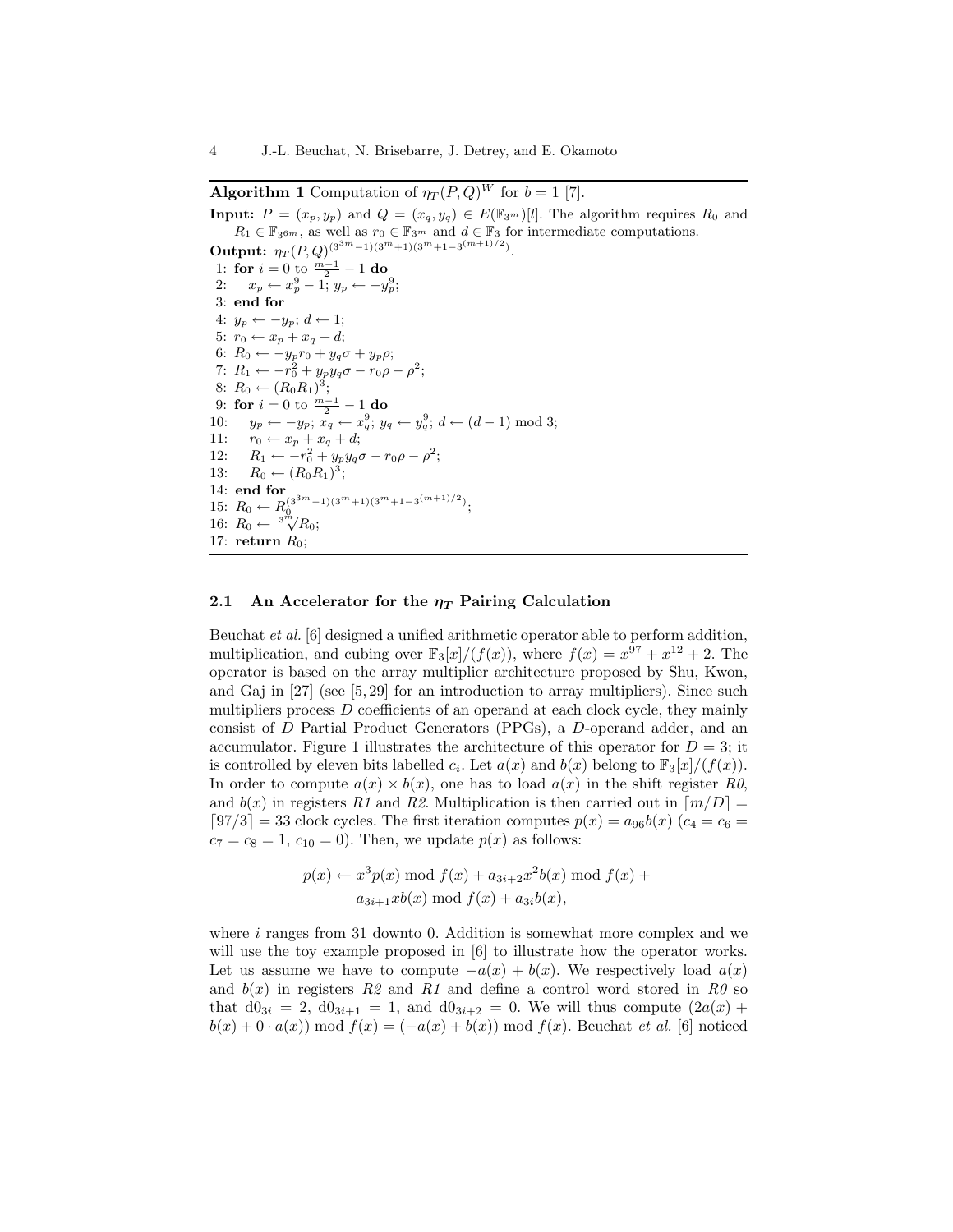that  $a(x)^3 = \nu_0(x) + \nu_1(x) + \nu_2(x)$ , where  $\nu_0(x)$ ,  $\nu_1(x)$ , and  $\nu_2(x)$  belong to F3 <sup>97</sup> (see Appendix B). Thus, cubing requires the addition of three operands as well as some wiring to compute the  $c_i(x)$ 's. It suffices to load  $a(x)$  in registers  $R1$  and  $R2$ . Depending on the control word stored in  $R0$ , the operator returns  $a(x)^3$  or  $-a(x)^3$ . In order to efficiently implement successive cubings, a feedback mechanism allows one to load  $R1$  and  $R2$  with the result of a cubing (multiplexers controlled by  $c_0$  and  $c_2$  on Figure 1).



Fig. 1. Operator for addition, multiplication, and cubing over  $\mathbb{F}_3[x]/(x^{97} + x^{12} + 2)$ introduced in [6]. Boxes with rounded corners involve only wiring.

Figure 2 describes the architecture of our  $\eta_T$  pairing coprocessor, which is mainly based on the hardware accelerator for the final exponentiation introduced in [6]. It consists of a single processing element (unified operator for addition, multiplication, and cubing), registers implemented by means of a dual-port RAM (six Virtex-II Pro SelectRAM+ blocks), and a control unit which consists of a Finite State Machine (FSM) and an instruction memory (ROM). The main difference with [6] lies in the control unit and the register file: in order to deal with the computation of the  $\eta_T$  pairing, our coprocessor needs a slightly more complex FSM as well as eight additional registers to store control words for additions and cubings of the pairing calculation. Each instruction consists of four fields: a control word which specifies the functionality of the processing element, address and write enable signal for port B of the dual-port RAM, address for port A of the dual-port RAM, and a counter which indicates how many times the instruction must be repeated. This approach makes it possible for instance to execute the consecutive steps appearing in the multiplication over  $\mathbb{F}_{3^{97}}$  with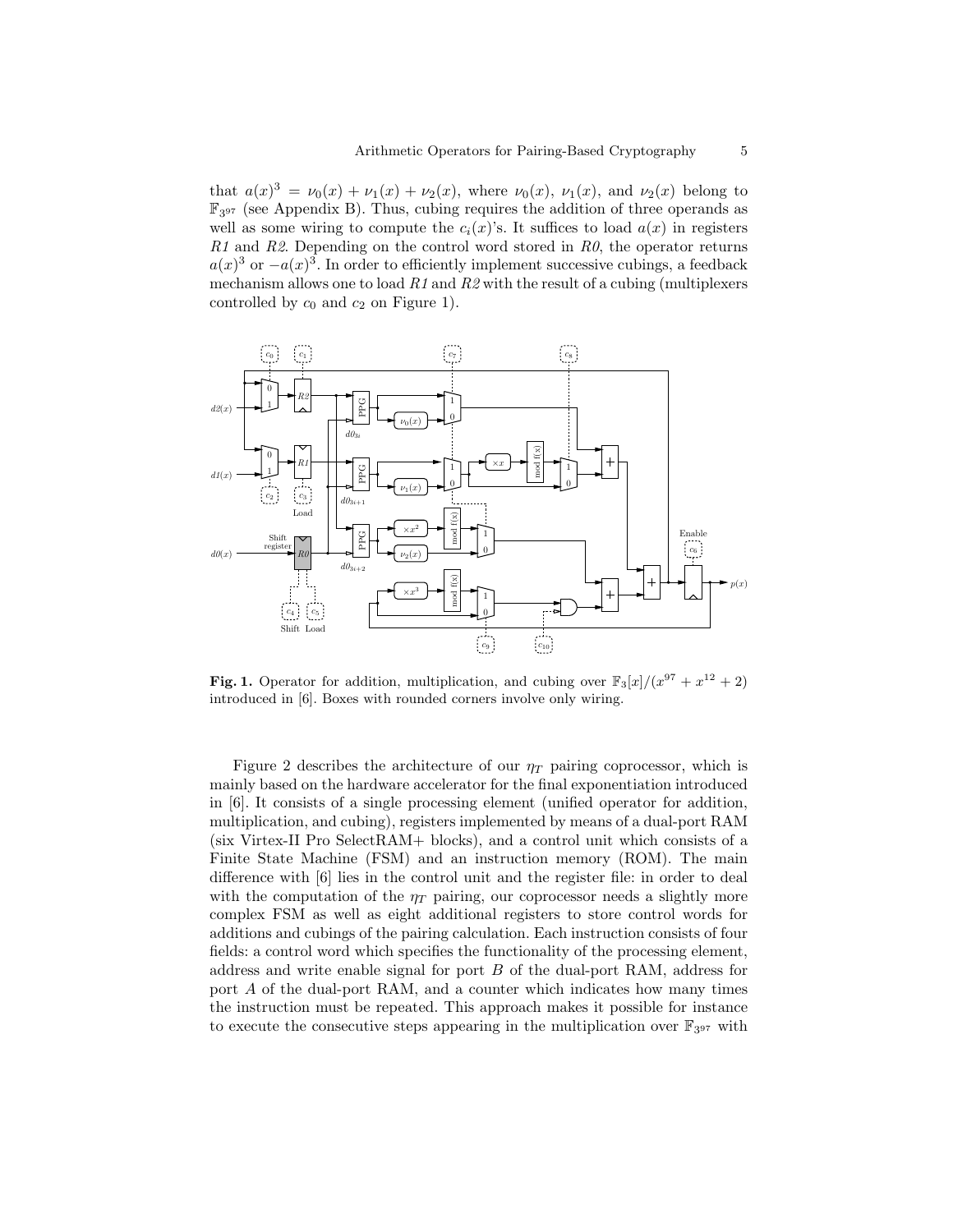a single instruction. Note that our implementation of the  $\eta_T$  pairing for  $m = 97$ and  $D = 3$  does not require the  $2<sup>6</sup>$  values of the counter. It is therefore possible to encode the required values with fewer bits in order to reduce the width of the instructions.

Since the implementation of the final exponentiation on such an architecture has already been discussed in [6], we will focus here on the computation of  $\eta_T\left(\left[3^{(m-1)/2}\right]P,Q\right)^{3^{(m+1)/2}}$ . It is now well known that the tower field representation and Karatsuba-Ofman's algorithm allows one to replace a multiplication over  $\mathbb{F}_{3^{6m}}$  by 18 multiplications and 58 additions over  $\mathbb{F}_{3^m}$  (see for instance [6, 17]). Further optimizations are however possible in the case of the  $\eta_T$  pairing calculation. Multiplying  $R_0 = -y_p r_0 + y_q \sigma + y_p \rho$  by  $R_1 = -r_0^2 +$  $y_p y_q \sigma - r_0 \rho - \rho^2$  involves for instance only 8 multiplications and 9 additions over  $\mathbb{F}_{3^m}$  (see Algorithm 4 in Appendix A for details). As pointed out by Bertoni *et* al [4], the multiplication over  $\mathbb{F}_{3^{6m}}$  occurring in the main loop of the pairing calculation (Algorithm 1) requires 13 multiplications over  $\mathbb{F}_{3^m}$ .



Fig. 2. Architecture of the  $\eta_T$  pairing accelerator.

The implementation of Algorithm 1 on this architecture takes 895 instructions which are executed in 32618 clock cycles (229 instructions for the computation of  $\eta_T(3^{(m-1)/2}P,Q)^{3^{(m+1)/2}}$ ; 666 instructions for the final exponentiation and the  $3^m$ -th root over  $\mathbb{F}_{3^{6m}}$ ). The inversion over  $\mathbb{F}_{3^{97}}$  is performed by means of 96 cubings and 9 multiplications over  $\mathbb{F}_{3^{97}}$  [6]. Eighteen control words, stored in the dual-port RAM, manage all additions and cubings involved in the computation of the full pairing. Table 1 summarizes the operations over  $\mathbb{F}_{3^m}$  needed in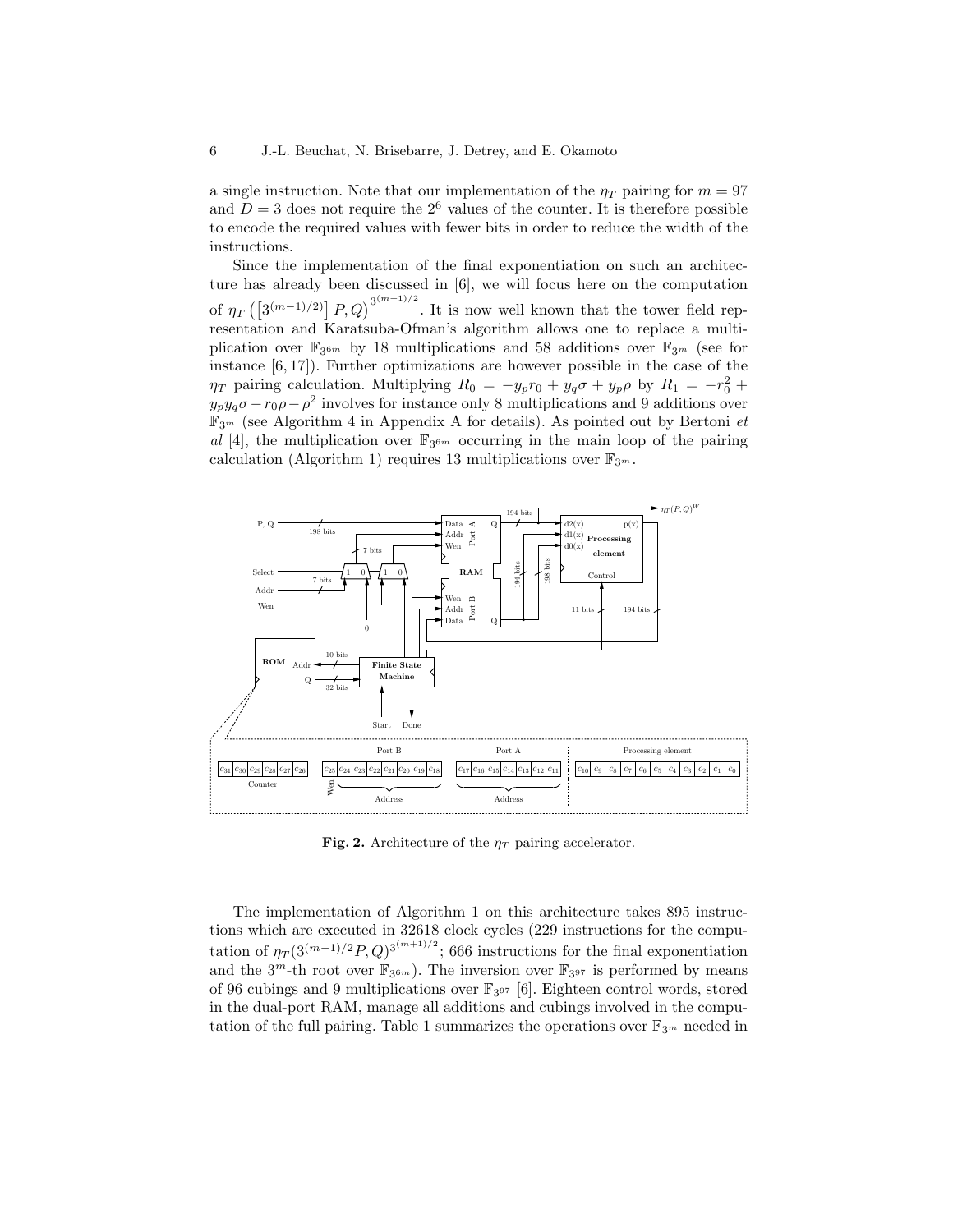the computation of  $\eta_T(P,Q)^W$ . The last column indicates the number of clock cycles during which only load/store operations are performed. When  $m = 97$ , our coprocessor is for instance idle during  $1704$  clock cycles (*i.e.* 5.2% of the total computation time).

**Table 1.** Operations over  $\mathbb{F}_{3^m}$  involved in the computation of  $\eta_T(P,Q)^W$ .

|                | Additions                                 |        | $ Cubings $ Multiplications Inversion | Idle        |
|----------------|-------------------------------------------|--------|---------------------------------------|-------------|
| Point tripling | $m-1$                                     | $2m-2$ |                                       |             |
| Pairing        | $25m-6$                                   | $5m+1$ | $15 \cdot \frac{m-1}{2} + 8$          | $14m - 4$   |
| Final exp.     | 477                                       | $3m+3$ |                                       | 344         |
| $3^m$          |                                           |        |                                       |             |
| Total          | $ 51 \cdot \frac{m-1}{2} + 503  10m + 2 $ |        | $15 \cdot \frac{m-1}{2} + 86$         | $14m + 346$ |

#### 2.2 Results and Comparisons

The architecture described by Figure 2 was captured in the VHDL language and prototyped on a Xilinx Virtex-II Pro 4 device (XC2VP4-6FF672). Both synthesis and place-and-route steps were performed with ISE WebPACK 8.2.03i. Our processor requires 1888 slices and 6 memory blocks. Since a Virtex-II Pro 4 does not have enough I/Os for parallel communications with a computer, the number of slices reported here includes shift registers to receive/send data in a serial fashion. The clock frequency of 147 MHz allows one to compute  $\eta_T(P,Q)^W$  according to Algorithm 1 in  $222 \mu s$ . Table 2 provides the reader with a comparison against architectures proposed by other researchers for  $p = 3$  and  $m = 97$ .

Grabher and Page designed a coprocessor dealing with arithmetic over  $\mathbb{F}_{3^m}$ , which is controlled by a general purpose processor [13]. The ALU embeds an adder, a subtracter, a multiplier (with  $D = 4$ ), a cubing unit, and a cube root operator based on the method highlighted by Barreto [1]. This architecture occupies 4481 slices and allows one to perform the Duursma-Lee algorithm and its final exponentiation in  $432.3 \mu s$ . The main advantage is maybe that the control can be compiled using a re-targeted GCC tool-chain and other algorithms should easily be implemented on this architecture. Our approach leads however to a much simpler control unit and allows us to divide the number of slices by 2.3.

Another implementation of the Duursma-Lee algorithm was proposed by Kerins *et al.* in [17]. It features a parallel multiplier over  $\mathbb{F}_{3^{6m}}$  based on Karatsuba-Ofman's scheme. Since the final exponentiation requires a general multiplication over  $\mathbb{F}_{3^{6m}}$ , the authors can not take advantage of the optimizations described in this paper and in [4] for the pairing calculation. Therefore, the hardware architecture consists of 18 multipliers and 6 cubing circuits over  $\mathbb{F}_{3^{97}}$ , along with, quoting [17], "a suitable amount of simpler  $\mathbb{F}_{3^m}$  arithmetic circuits for performing addition, subtraction, and negation". Since the authors claim that roughly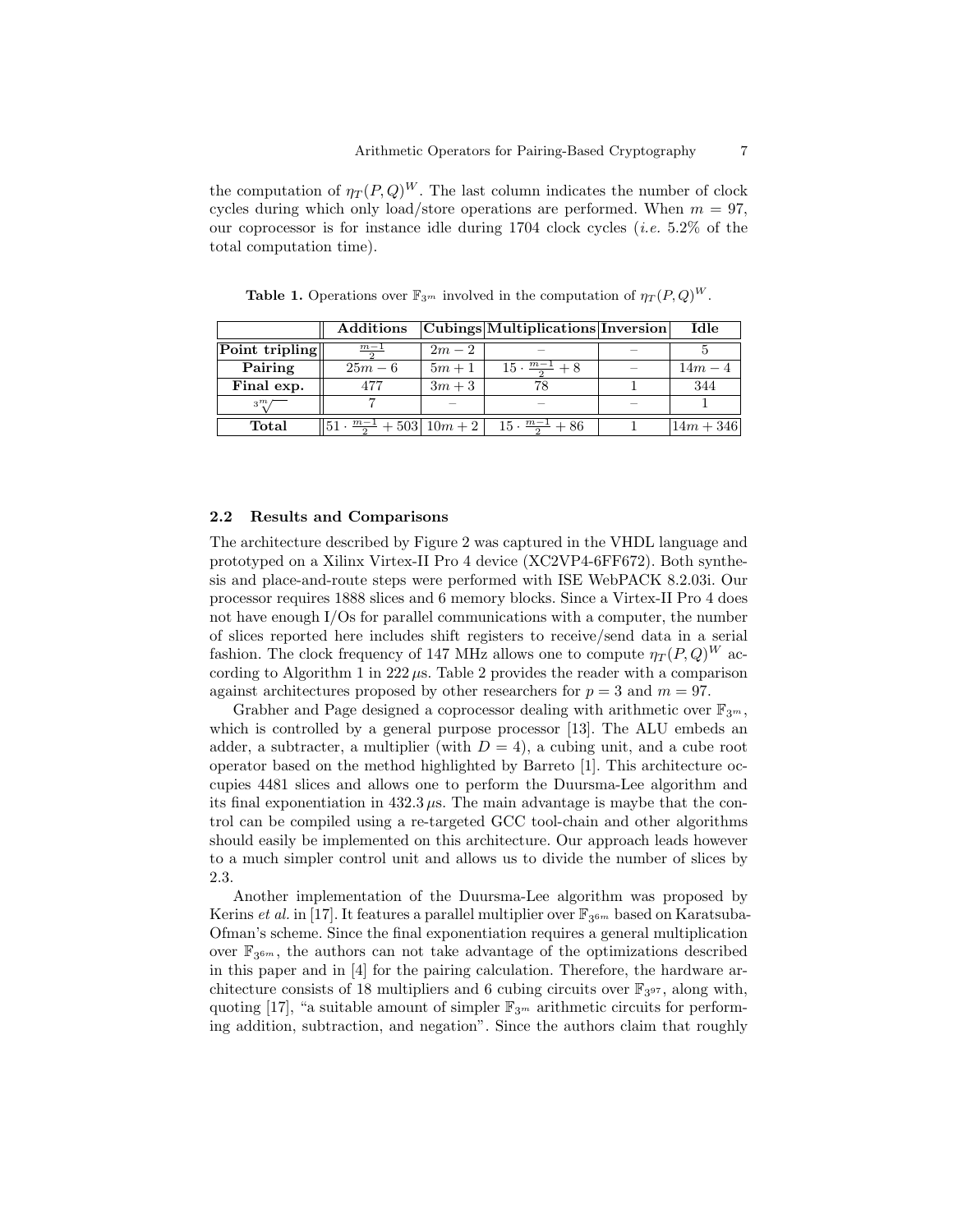100% of available resources are required to implement their pairing accelerator, the cost can be estimated to 55616 slices [27]. The approach proposed in this paper reduces the area and the computation time by 29 and 3.8 respectively.

Beuchat *et al.* described a fast architecture for the computation of the  $\eta_T$ pairing [7]. The authors introduced a novel multiplication algorithm over  $\mathbb{F}_{3^{6m}}$ which takes advantage of the constant coefficients of  $R_1$ . Thus, this design must be supplemented with a coprocessor for final exponentiation and the full pairing accelerator requires around 18000 LEs on a Cyclone II FPGA [6]. The computation of the pairing and the final exponentiation require 4849 and 4082 clock cycles respectively. Since both steps are pipelined, we can consider that a new result is returned after 4849 clock cycles if we perform a sufficient amount of consecutive full  $\eta_T$  pairings. In order to compare our accelerator against this architecture, we implemented it on an Altera Cyclone II EP2C35F672C6 FPGA with Quartus II 6.0 Web Edition. Our design occupies 2846 LEs and the maximal clock frequency of 125 MHz allows one to compute a pairing in 261  $\mu$ s. The architecture proposed in this paper is therefore 8 times slower, but 6.3 times smaller. Note that the critical path is located in the control unit: the glue logic generated by Quartus II to interconnect M4K memory blocks storing the instructions seems to slow the whole design down. It is possible to further pipeline the control unit and to compute the full pairing in  $222 \mu s$ .

In order to study the trade-off between circuit area and calculation time of the  $\eta_T$  pairing, Ronan *et al.* wrote a C program which automatically generates a VHDL description of a coprocessor and its control unit according to the number of multipliers over  $\mathbb{F}_{3^m}$  to be included and the parameter D [25]. An architecture embedding three multipliers processing  $D = 8$  coefficients at each clock cycle computes for instance a full pairing in  $178 \mu s$ . Though 1.25 times faster, this design requires five times the amount of slices of our pairing accelerator. Our approach offers a better compromise between area and calculation time.

### 3 Arithmetic over  $\mathbb{F}_{p^m}$

The unified operator for arithmetic over  $\mathbb{F}_3[x]/(x^{97} + x^{12} + 2)$  introduced in [6] allows us to present in this paper the smallest FPGA-based pairing accelerator in the open literature. However, in order to guarantee the security of pairing-based cryptosystems in a near future, larger extension degrees will probably have to be considered, thus raising the question of designing such a unified operator for other extension fields. We wrote a C++ program which automatically generates a synthesizable VHDL description of a unified operator according to the characteristic and the irreducible polynomial  $f(x)$ .

### 3.1 Addition, Multiplication, and Frobenius Map over  $\mathbb{F}_{p^m}$

The architecture of the operators generated by our program is directly inspired from the unified operator given in Figure 1 and can be adapted to any prime characteristic p and any irreducible polynomial  $f(x)$  of degree m.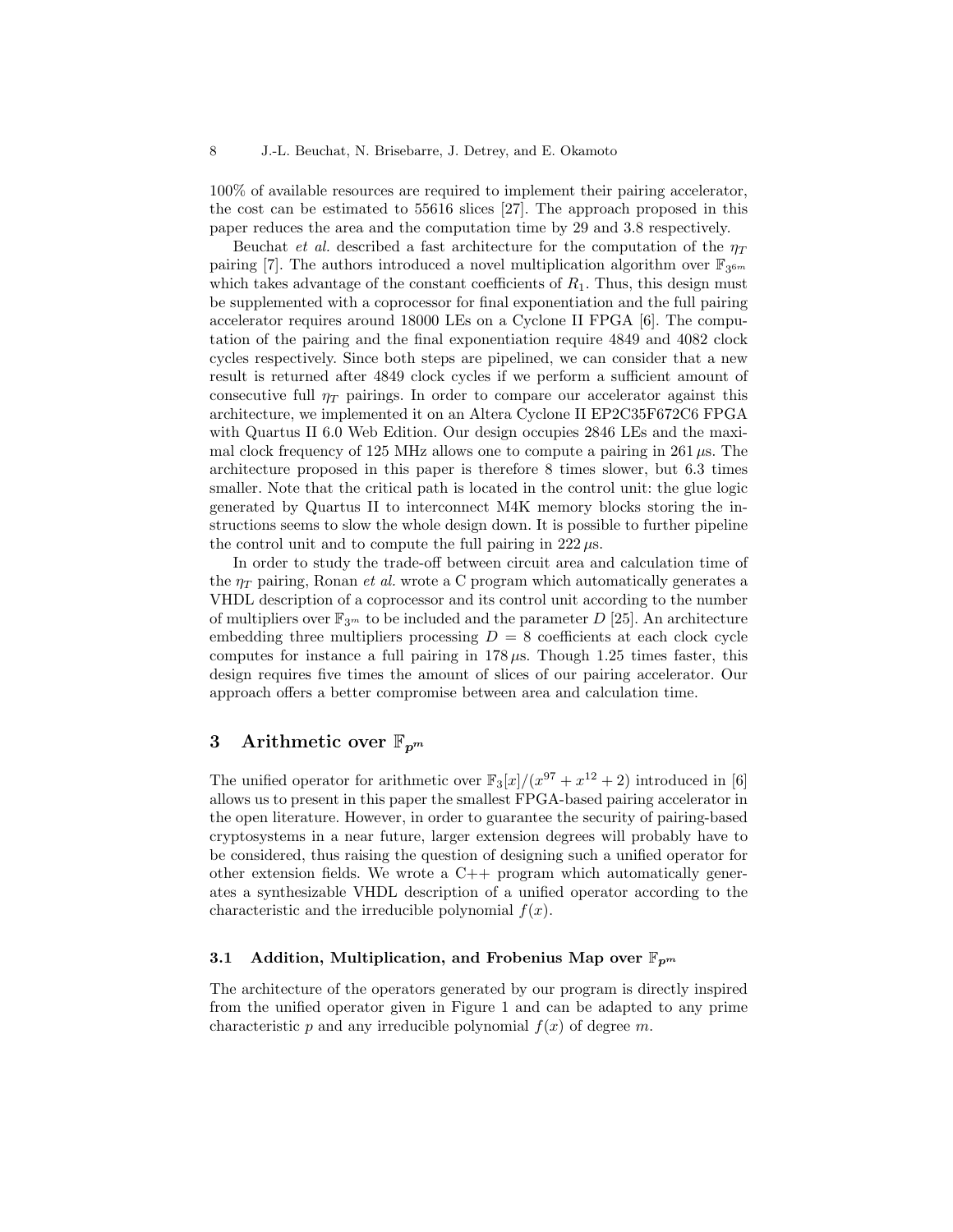|                          | Grabher and     | Kerins          | Beuchat                             |
|--------------------------|-----------------|-----------------|-------------------------------------|
|                          | Page $[13]$     | $et\ al.\ [17]$ | <i>et al.</i> $[6, 7]$              |
| Algorithm                | Duursma-Lee     | Duursma-Lee     | $\eta_T$ pairing                    |
| $\overline{\text{FPGA}}$ | Virtex-II Pro 4 |                 | Virtex-II Pro 125 Cyclone II EP2C35 |
| Multiplier(s)            | $1 (D = 4)$     | 18 ( $D = 4$ )  | $9(D=3)$                            |
| Area                     | 4481 slices     | 55616 slices    | $\sim$ 18000 LEs                    |
| Clock cycles             | 59946           | 12866           | 4849                                |
| Clock frequency          | 150 MHz         | 15 MHz          | 149 MHz                             |
| Calculation time         | $432.3 \,\mu s$ | $850 \,\mu s$   | $33 \,\mu s$                        |

**Table 2.** Comparisons against FPGA-based accelerators over  $\mathbb{F}_{397}$ . The parameter D refers to the number of coefficients processed at each clock cycle by a multiplier.

|                   | Ronan et al. [25] | Proposed<br>architecture            |                  |
|-------------------|-------------------|-------------------------------------|------------------|
| Algorithm         | $\eta_T$ pairing  | $\eta_T$ pairing                    | $\eta_T$ pairing |
| <b>FPGA</b>       |                   | Virtex-II Pro 100 Virtex-II Pro 100 | Virtex-II Pro 4  |
| Multiplier(s)     | $3(D=8)$          | $2(D=8)$                            | $1 (D = 3)$      |
| Area              | $10000$ slices    | 7491 slices                         | 1888 slices      |
| Clock cycles      | 15113             | 17190                               | 32618            |
| $Clock$ frequency | 70.4 MHz          | 70.4 MHz                            | 147 MHz          |
| Calculation time  | $178 \,\mu s$     | $203 \,\mu s$                       | $222 \,\mu s$    |

Addition over  $\mathbb{F}_p[x]/(f(x))$  is performed in the same way as in the operator over  $\mathbb{F}_{3^{97}}$  presented in [6]: the digits of the two operands are all added in parallel, thus requiring m additions over  $\mathbb{F}_p$ . In the current version of the generator, those additions over  $\mathbb{F}_p$  are implemented as simple look-up tables addressed by the bits of the two operands, particularly suited for small values of  $p$  (typically  $p = 2$ ) to 7). For higher characteristics, it will be necessary to resort to more complex methods for modular addition [24].

Also as in the original operator, multiplication over  $\mathbb{F}_p[x]/(f(x))$  relies on a parallel-serial algorithm, with D digits of the multiplier being processed at each iteration. The generation of the partial products, which consists in multiplying all the digits of the multiplicand with each digit of the multiplier, requires  $m$ multiplications over  $\mathbb{F}_p$  in parallel for each of the D partial products. Here also, the multiplications over  $\mathbb{F}_p$  are directly tabulated, as this is the best solution for small characteristics. Once the D partial products are computed, the  $D-1$ most significant ones along with the accumulator are then multiplied by  $x^k$ (where k ranges from 1 to D) and reduced modulo  $f(x)$ . After the modular reductions, the D partial products and the accumulator are added thanks to a binary tree of adders over  $\mathbb{F}_{p^m}$ . Consequently, in order to optimize the critical path of this multioperand adder, one should choose a parameter D of the form  $2^{n} - 1$  (typically  $D = 3, 7, 15$  or 31).

Concerning the Frobenius map, which consists in raising the operand  $a(x)$  to the pth power, our generator first computes the normal form of  $a(x)^p \mod f(x)$ ,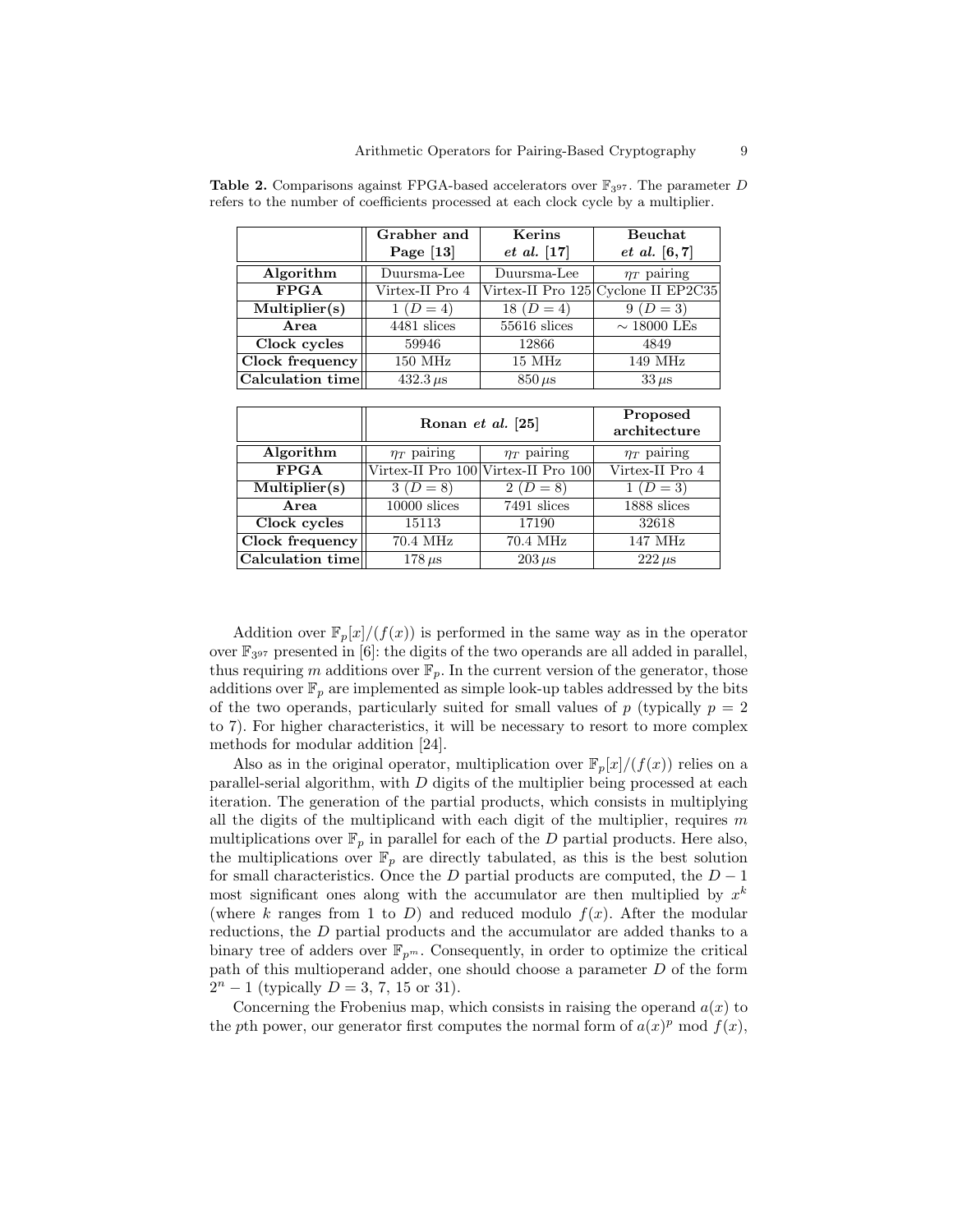#### 10 J.-L. Beuchat, N. Brisebarre, J. Detrey, and E. Okamoto

for a generic polynomial  $a(x)$ , by reducing the following expression modulo  $f(x)$ :

$$
a(x)^p
$$
 mod  $f(x) = \sum_{i=0}^{m-1} a_i^p x^{ip} \mod f(x) = \sum_{i=0}^{m-1} a_i x^{ip} \mod f(x).$ 

This general expression of the Frobenius map can then be seen as a sum of elements of  $\mathbb{F}_{p^m}$ . The coefficients of those polynomials can be directly matched to the coefficients of the operand, possibly multiplied by a constant. As presented in [6], it is possible to reuse the partial product generation hardware of the multiplication in order to compute those polynomials, only some extra wiring being required for the permutation of the coefficients. The sum of all the polynomials can then be computed by the final multi-operand adder.

In order to decrease the number of partial products necessary to compute the Frobenius map, a simple decomposition technique can be applied to share the maximum amount of hardware between these partial products. In case this is still not enough, a second technique can further pack the partial products, at the expense of some additions over  $\mathbb{F}_p$ . The intuition behind these two techniques is given in a simple example in Appendix B.

### 3.2 Inverse Frobenius Map

Although the algorithm we present here for the  $\eta_T$  pairing over  $\mathbb{F}_{3^m}$  does not require to compute any inverse Frobenius map (*i.e.*  $\ell/a(x)$ ), some other algorithms still rely on this function. To also support those algorithms, the generic unified operator proposed in this paper is available in two flavors: namely either only addition, multiplication and Frobenius map as presented in the previous section, or a four-in-one operator with extra hardware for the inverse Frobenius map. This function is computed exactly in the same way as the Frobenius map: first, the normal form of  $\sqrt[p]{a(x)}$  mod  $f(x)$  is obtained by solving the m-dimensional linear system given by the equation  $(\sqrt[p]{a(x)})^p$  mod  $f(x) = a(x)$ . The result is then expressed as a sum of polynomials, each one being a permutation of the coefficients of the operand  $a(x)$  multiplied by a constant. Note that the reduction techniques presented for the Frobenius map also apply in the case of the inverse map.

#### 3.3 Inversion over  $\mathbb{F}_{p^m}$

Recall that, in the case of  $\mathbb{F}_{3^{97}}$  [6], our pairing accelerator performs the inversion required for the final exponentiation according to Fermat's little theorem and Itoh and Tsujii's work [15] by means of 96 cubings and 9 multiplications. We propose here a generalization of this algorithm to any characteristic and extension degree.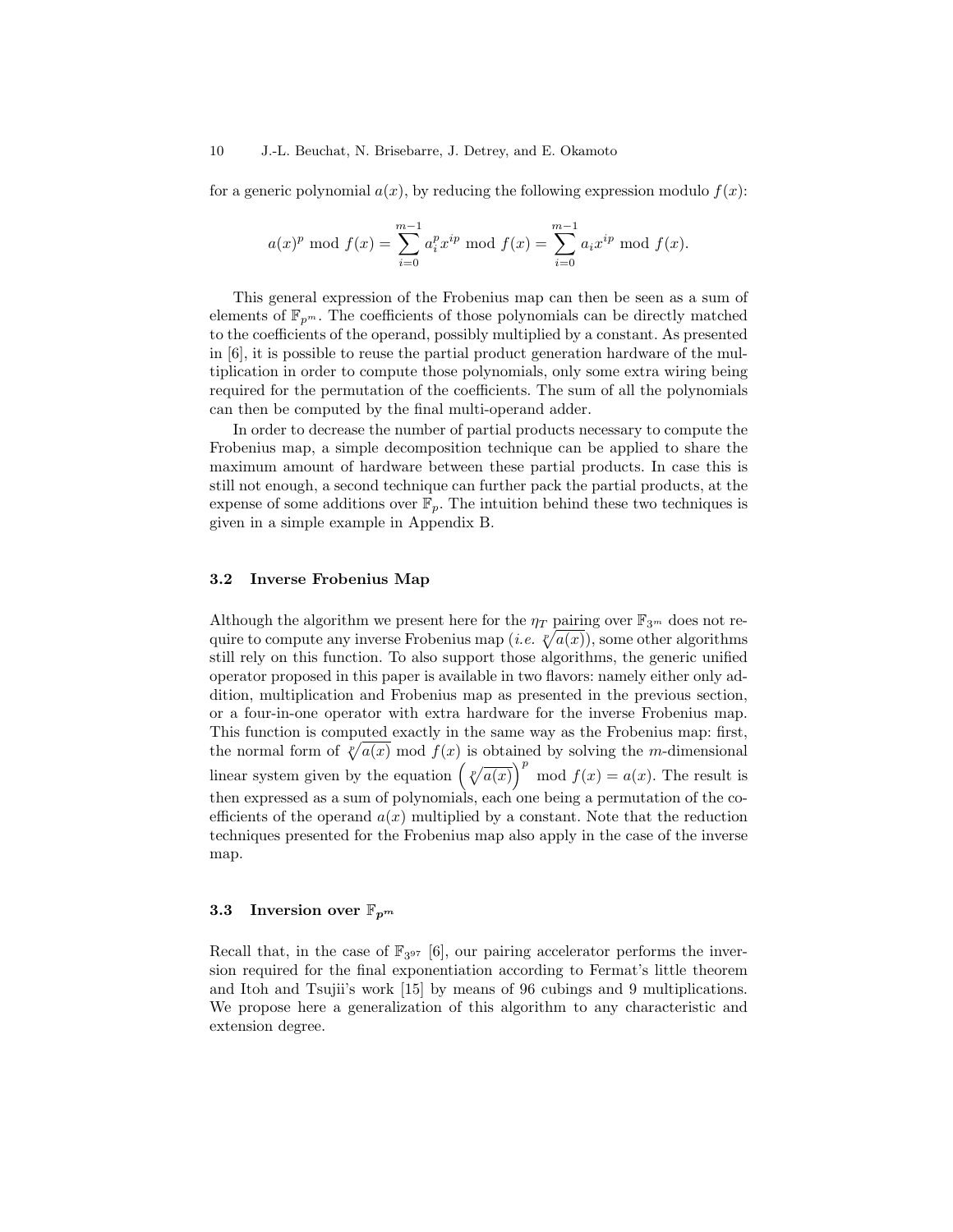General algorithm. The inversion scheme summarized in Algorithm 2 is often applied for inversion in optimal extension fields [8]. Starting with an element a of  $\mathbb{F}_{p^m}$ , we first raise it to the power of the base-p repunit  $(p^{m-1}-1)/(p-1)$  to obtain r. This particular powering can be achieved using only  $m - 2$  Frobenius maps and a few multiplications over  $\mathbb{F}_{p^m}$  as detailed below.

By applying another Frobenius map to  $r$  and then multiplying the result by a, we successively obtain

$$
s = a^{(p^m - p)/(p-1)}
$$
, and  
\n $t = a^{(p^m - 1)/(p-1)}$ .

Since  $t \neq 0$  and  $t^{p-1} = a^{p^m-1} = 1$ ,  $t \in \mathbb{F}_p$  and we define u as  $t^{p-2} = t^{-1}$ . Therefore, the final product gives us the result  $s \cdot u = s \cdot (s \cdot a)^{-1} = a^{-1}$ .

#### **Algorithm 2** Inversion over  $\mathbb{F}_{p^m}$ .

**Input:** A prime number p, a positive integer m, and  $a \in \mathbb{F}_{p^m}$ ,  $a \neq 0$ . Output:  $a^{-1} \in \mathbb{F}_{p^m}$ . 1:  $r \leftarrow a^{(p^{m-1}-1)/(p-1)}$ ; 2:  $s \leftarrow r^p$ ; 3:  $t \leftarrow s \cdot a;$ 4:  $u \leftarrow t^{p-2}$ ; 5: return  $s \cdot u$ ;

Several cases need to be considered, depending on the characteristic  $p$ :

- When  $p = 2$ , we do not have to compute t and u, as  $s = a^{(p^m p)/(p-1)}$  $a^{2^m-2} = a^{-1}$ . Thus, the inversion only requires to compute r and one extra Frobenius map, the operator directly returning s.
- When  $p = 3$ , we have  $u = t^{p-2} = t$ . Compared to the case  $p = 2$ , this only requires two additional multiplications over  $\mathbb{F}_{3^m}$  for the products  $t = s \cdot a$ and  $a^{-1} = s \cdot t$ .
- − In the general case  $p > 3$ , we also have to explicitly compute  $t^{-1}$  as  $t^{p-2}$ by means of  $\lfloor \log_2(p-2) \rfloor + \text{wt}(p-2) - 1$  successive multiplications (where  $wt(k)$  is the Hamming weight of the binary representation of k).

However, in the case  $p \geq 3$ , remarking that  $t, u \in \mathbb{F}_p$ , we propose several modifications of the shift register of our unified operator (register  $R\theta$  in Figure 1) in order to simplify the computation of the products involving t and  $u$ .

The first modification, referred to as (A) in the following, consists in adding an extra control bit and a multiplexer to select the value of the coefficient  $d\theta_{3i}$ of the shift register between its normal value (the third-to-most significant coefficient of the multiplier) and the order-0 coefficient of the multiplier. Indeed, as  $u \in \mathbb{F}_p$ , all its coefficients  $u_i$  are zero for all  $i \neq 0$ . Therefore, we only need  $u_0$ to compute the final multiplication  $s \cdot u = s \cdot u_0$ . As our multiplier operates in a most-significant-coefficient-first fashion, instead of performing the full multiplication over  $\mathbb{F}_{p^m}$ , this multiplexer allows us to bypass the whole shift register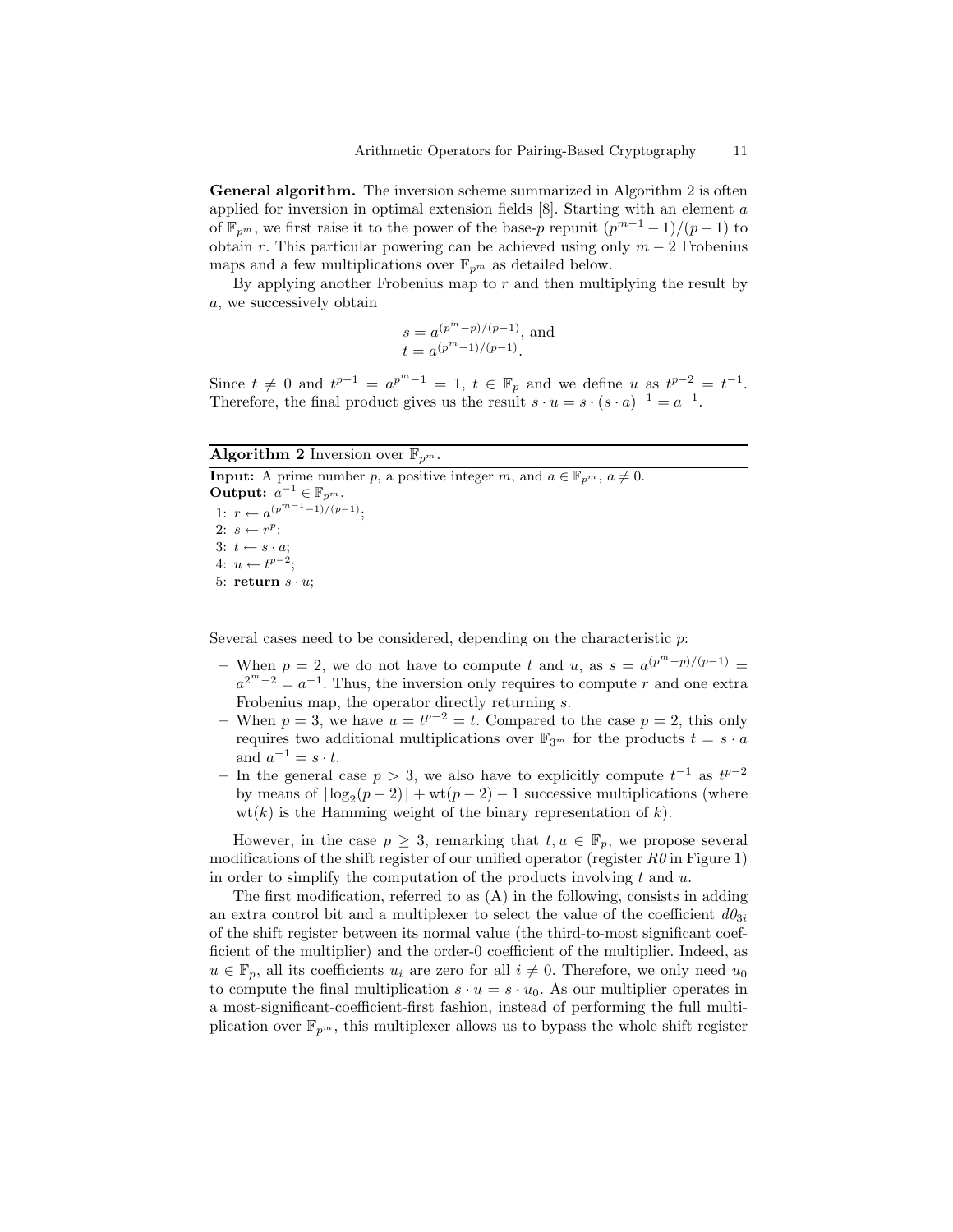#### 12 J.-L. Beuchat, N. Brisebarre, J. Detrey, and E. Okamoto

mechanism and compute the product  $s \cdot u$  in a single iteration of the multiplier. This modification also allows simpler computation of  $t^{p-2}$  in the case  $p > 3$ .

Also in this case  $p > 3$ , we can modify further the shift register in order to include the computation of  $t^{p-2} = t^{-1}$  at the level of the multiplexer introduced by modification (A). In the following, this modification will be referred to as (B). As  $u = t^{-1} = t_0^{-1}$ , we can tabulate the inversion over  $\mathbb{F}_p$ , and, loading t in the shift register  $R\ddot{\theta}$ , select the coefficient  $d\theta_{3i} = t_0^{-1}$  thanks to the multiplexer. Loading  $s$  in the parallel register  $R2$ , we can then directly perform the final product  $s \cdot t^{-1} = a^{-1}$ .

Addition chains to compute  $a^{(p^{m-1}-1)/(p-1)}$ . As already shown in [32] and [23], additions chains can prove to be perfectly suited to raise elements of  $\mathbb{F}_{p^m}$  to particular powers, such as the radix-p repunit  $(p^{m-1}-1)/(p-1)$  required by our inversion algorithm.

An addition chain S of length l is a sequence of l pairs of integers  $S =$  $((j_1, k_1), \ldots, (j_l, k_l))$  such that  $1 \leq j_i \leq k_i < i$  for all  $1 \leq i \leq l$ . We can then construct another sequence  $(n_0, \ldots, n_l)$  satisfying

$$
\begin{cases} n_0 = 1, \text{ and} \\ n_i = n_{j_i} + n_{k_i}, \text{ for all } 1 \le i \le l. \end{cases}
$$

 $S$  is said to *compute*  $n_l$ , the last element of the sequence. For more details, see for instance [19].

Moreover, we can see that we have, for  $n \leq n'$ 

$$
a^{(p^{n+n'}-1)/(p-1)} = a^{(p^n-1)/(p-1)} \cdot \left( a^{(p^{n'}-1)/(p-1)} \right)^{p^n}.
$$

Consequently, given an addition chain S of length  $l$  for  $m-1$ , we can compute the required  $a^{(p^m-1)/(p-1)}$  as shown in Algorithm 3. This algorithm simply ensures that, for each iteration i, we have  $z_i = a^{(p^{n_i}-1)/(p-1)}$ , where  $(n_0, ..., n_l)$ is the integer sequence associated with the addition chain S, verifying  $n_l = m-1$ .

**Algorithm 3** Computation of  $a^{(p^{m-1}-1)/(p-1)}$  over  $\mathbb{F}_{p^m}$ .

**Input:** A prime number p, a positive integer m,  $a \in \mathbb{F}_{p^m}$ , and an addition chain  $S = ((j_1, k_1), \ldots, (j_l, k_l))$  for  $m - 1$ . Output:  $a^{(p^{m-1}-1)/(p-1)} \in \mathbb{F}_{p^m}$ .

1:  $z_0 \leftarrow a$ ; 2: for  $i = 1$  to  $l$  do 3:  $z_i \leftarrow z_{j_i} \cdot z_{k_i}^{p^{j_i}}$  $\frac{p^{j}i}{k_i};$ 4: end for 5: return  $z_l$ ;

Each iteration of the loop requires  $j_i$  Frobenius maps and one multiplication over  $\mathbb{F}_{p^m}$ , which gives a total cost of at least  $m-2$  Frobenius maps and l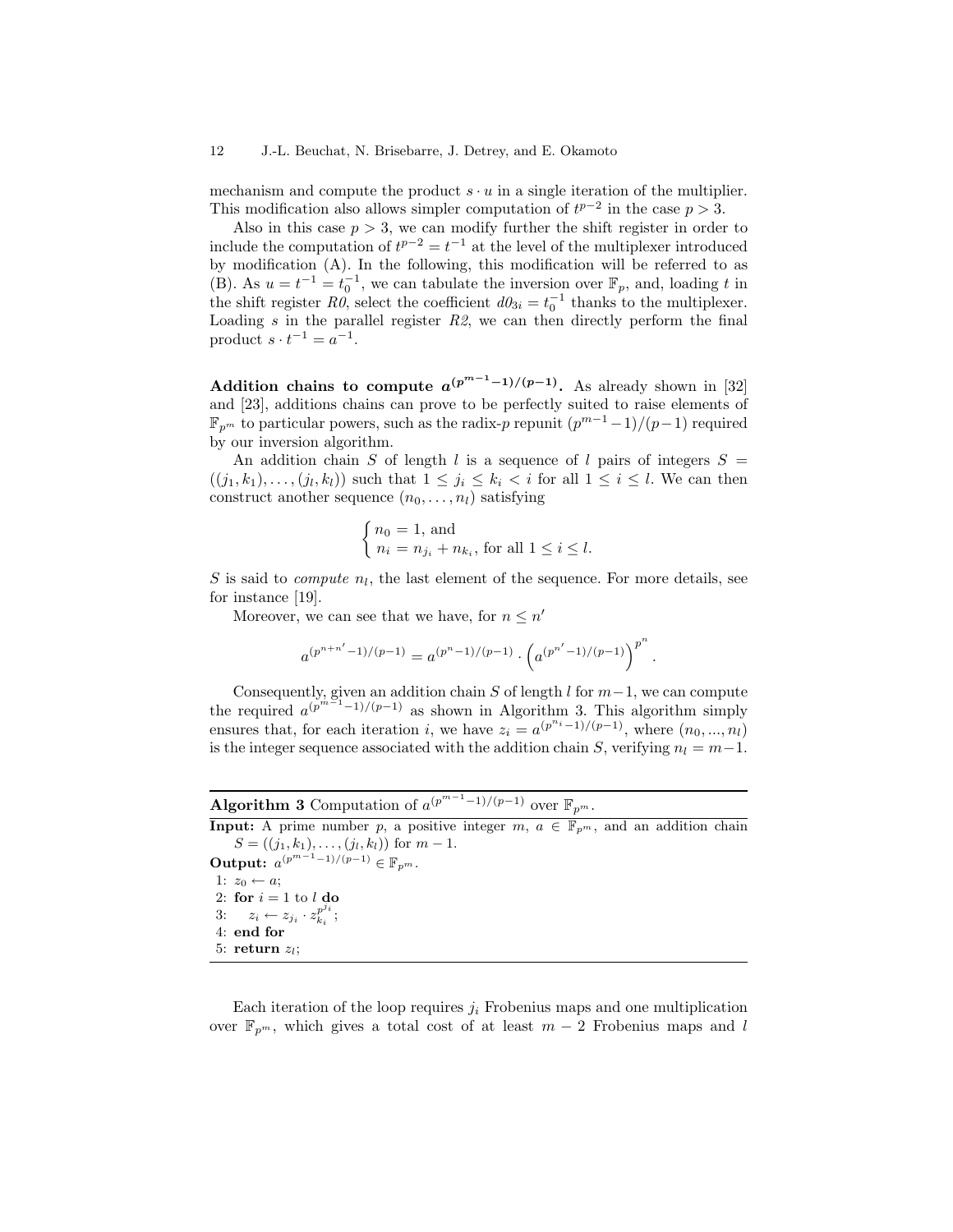multiplications. If S is a Brauer-type addition chain (i.e.  $k_i = i - 1$  for all  $1 \leq i \leq l$ , the number of Frobenius maps is exactly  $m-2$  [19]. With the intent of minimizing the number of operations, we have adapted some efficient algorithms from the literature [30] to find the shortest Brauer-type addition chain for any value of  $m-1$ . It is to be noted that Brauer-type chains are proved to be optimal for  $m - 1$  up to and including 12508 [19], which is an acceptable limitation of our method for the time being.

Cost analysis. The overall cost of our inversion scheme is summarized in Table 3, according to the characteristic  $p$  and the possible modification of the unified operator. In this table, l represents the length of the shortest Brauer-type addition chain for  $m-1$ , and  $c(k)$  denotes the quantity  $\lfloor \log_2(k) \rfloor + \text{wt}(k) - 1$ , the number of multiplications required to compute  $t^k$ .

| $\boldsymbol{p}$ |                    |                     | $ \text{Mod.}  $ Mult. over $\mathbb{F}_{p^m}$ Mult. over $\mathbb{F}_p$ Frobenius maps |
|------------------|--------------------|---------------------|-----------------------------------------------------------------------------------------|
|                  | $( m/D $ cycles)   | $(1 \text{ cycle})$ | $(1 \text{ cycle})$                                                                     |
| = 2              |                    |                     | $m-1$                                                                                   |
|                  | $l+2$              |                     | $m-1$                                                                                   |
|                  | $l + 1$            |                     | $m-1$                                                                                   |
|                  | $l + c(p - 2) + 2$ |                     | $m-1$                                                                                   |
| p>3              | $l + 1$            | $c(p-2)+1$          | $m-1$                                                                                   |
|                  | $l + 1$            |                     | $m-1$                                                                                   |

Table 3. Overall cost of the inversion algorithm.

Table 4 provides the reader with a comparison between Algorithm 2 and the EEA in characteristic three. We assume that the accelerator embeds a single unified operator and carries out the pairing calculation according to Algorithm 1. Recall that the EEA performs an inversion over  $\mathbb{F}_{3^m}$  in 2m clock cycles [18]. Then, Table 1 and the previous cost analysis allow us to find out the number of clock cycles and to give examples for  $D = 3$  and 7. Our results indicate that supplementing our coprocessor with dedicated hardware for the EEA would only improve performance by less than 1%. Furthermore, an EEA-based inversion over F3 <sup>97</sup> occupies 2210 slices on a Virtex-II Pro FPGA [18] and would more than double the area of the accelerator.

### 3.4 Results

Our VHDL code generator as well as the general formulas from Table 4 allowed us to estimate the cost of the full  $\eta_T$  pairing computation for several extension fields. Table 5 summarizes these estimations. Note that the reported figures do not take the control unit into account. However, this should not impact on the critical path.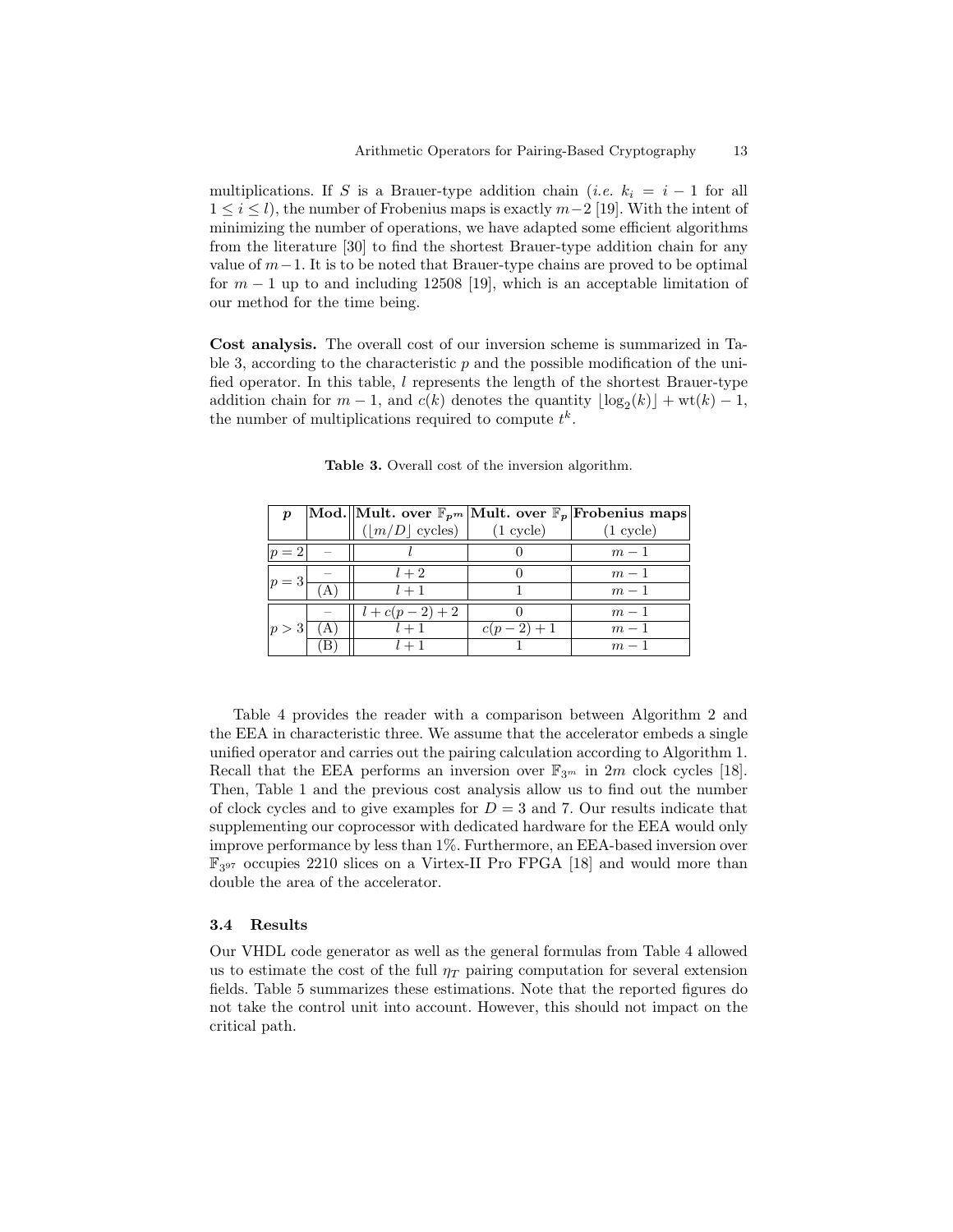Table 4. Relationship between the choice of an inversion algorithm and the calculation time of a full pairing according to Algorithm 1. The cost of the multiplication over  $\mathbb{F}_3$ is neglected: only full  $\mathbb{F}_{3^m}$  multiplications are considered.

| $\alpha$ , Altridittitud over $\alpha$ 397 $\alpha$ = 17. |                                 |                                       |                 |  |
|-----------------------------------------------------------|---------------------------------|---------------------------------------|-----------------|--|
| Inversion                                                 |                                 | Clock cycles for the full pairing     |                 |  |
| Algorithm                                                 | $\rm Cost$                      | General formula                       | $ D = 3 D = 7 $ |  |
| Algo. $2$                                                 | 96 cubings, 9 mult.             | $5723 + 815 \cdot [97/D]$             | 32618 17133     |  |
| Algo. 2, mod. $(A)$                                       | 96 cubings, 8 mult.             | $5723 + 814 \cdot \lceil 97/D \rceil$ | 32585 17119     |  |
| <b>EEA</b>                                                | $ 2 \cdot m = 194$ clock cycles | $5821 + 806 \cdot \lceil 97/D \rceil$ | $32419$   17105 |  |

(a) Arithmetic over  $\mathbb{F}_{397}$   $(l = 7)$ .

| Inversion           |                                                                          | Clock cycles for the full pairing                                                                        |  |  |
|---------------------|--------------------------------------------------------------------------|----------------------------------------------------------------------------------------------------------|--|--|
| Algorithm           | $\mathbf{Cost}$                                                          | General formula $D = 3D = 7$                                                                             |  |  |
| Algo. $2$           |                                                                          | 192 cubings, 10 mult. $\left  \frac{10571 + 1536 \cdot \left[ 193/D \right] \cdot 110411 \right  53579}$ |  |  |
| Algo. 2, mod. $(A)$ |                                                                          | 192 cubings, 9 mult. $\left  \frac{10571 + 1535 \cdot [193/D]}{110346} \right $ 53551                    |  |  |
| EEA                 | $2 \cdot m = 386$ clock cycles $ 10765 + 1526 \cdot 193/D $ 109955 53493 |                                                                                                          |  |  |

(b) Arithmetic over  $\mathbb{F}_{3193}$   $(l = 8)$ .

Table 5. Estimated area, frequency, and full pairing computation time for various extension fields (such as considered in  $[1, 6]$  and values for the parameter D (Virtex-II Pro family).

| Polynomial | $D=3$                                                                                                      | $D=7$ |
|------------|------------------------------------------------------------------------------------------------------------|-------|
|            | $\sqrt{x^{97} + x^{12} + 2}$   1402 slices - 147 MHz - 222 $\mu$ s  2189 slices - 117 MHz - 146 $\mu$ s    |       |
|            | $\sqrt{x^{97} + x^{16} + 2 \cdot 1392}$ slices - 151 MHz - 216 $\mu$ s 2246 slices - 116 MHz - 148 $\mu$ s |       |
|            | $\sqrt{x^{193} + x^{64} + 2}$   2811 slices – 126 MHz – 877 $\mu$ s 4450 slices – 108 MHz – 495 $\mu$ s    |       |

# 4 Conclusion

We proposed a compact implementation of the  $\eta_T$  pairing in characteristic three over  $\mathbb{F}_3[x]/(x^{97} + x^{12} + 2)$ . Our architecture is based on a unified arithmetic operator which leads to the smallest circuit proposed in the open literature, without impacting too severely on the performances. We also showed that our approach can be generalized to any characteristic  $p$  and degree- $m$  irreducible polynomial  $f(x)$  over  $\mathbb{F}_p$ . Moreover, our VHDL code generator allows one to rapidly explore the trade-off between computation time and circuit resource usage for a large set of architectural parameters (e.g. p, m,  $f(x)$ ).

However, even though we now have automatic tools to generate unified operators, the main difficulty still lies in the scheduling of all the instructions required for the  $\eta_T$  pairing calculation. The next step will therefore be to develop an ad-hoc compiler for architectures based on such unified operators.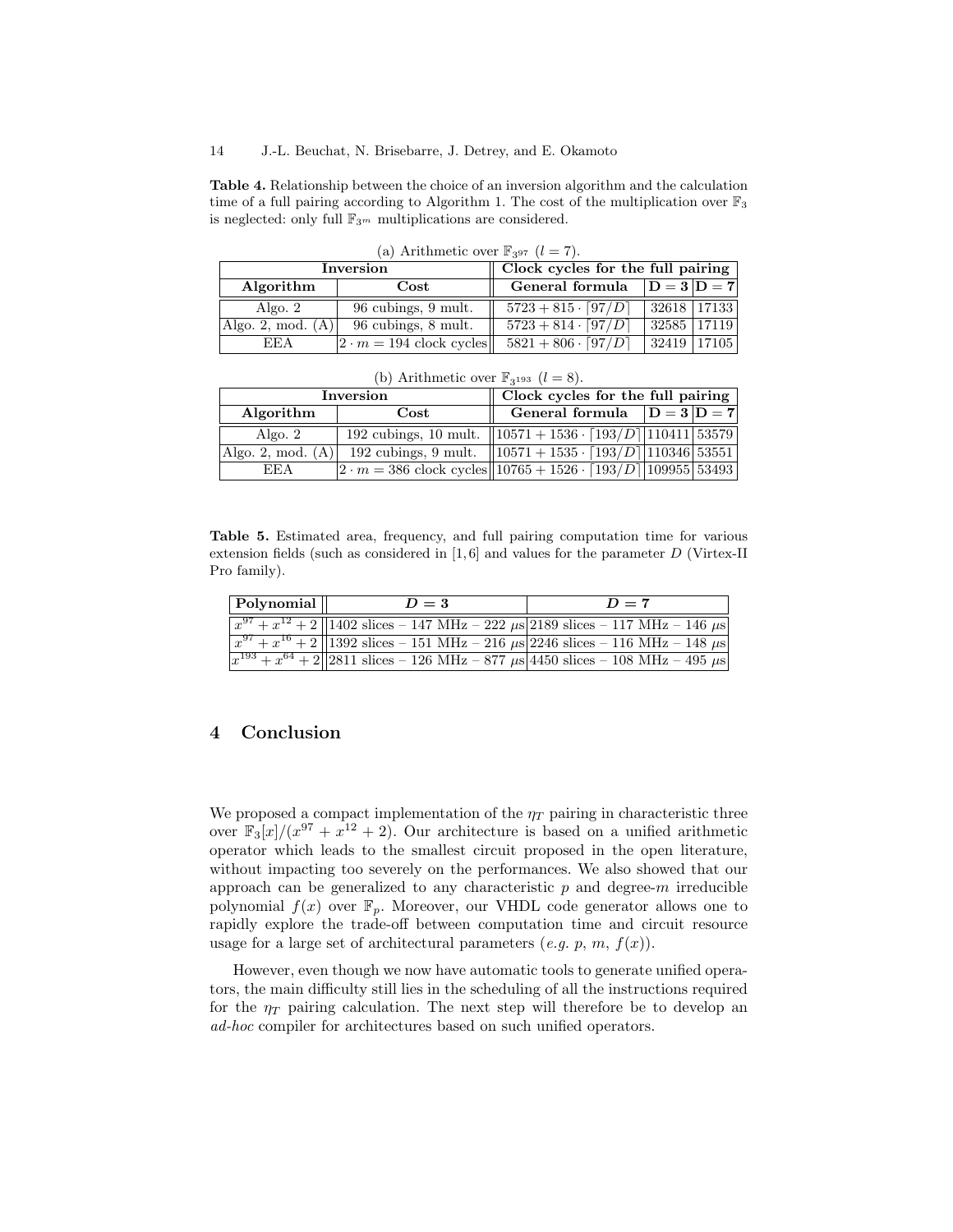### Acknowledgments

The authors would like to thank Francisco Rodríguez-Henríquez and the anonymous referees for their valuable comments. This work was supported by the New Energy and Industrial Technology Development Organization (NEDO), Japan.

The authors would also like to express their deepest gratitude to the Carthusian Monks of the Grande Chartreuse in the French Alps for their succulent herbal products which fueled our efforts in writing this article.

### References

- 1. P. S. L. M. Barreto. A note on efficient computation of cube roots in characteristic 3. Cryptology ePrint Archive, Report 2004/305, 2004.
- 2. P. S. L. M. Barreto, S. Galbraith, C. Ó hÉigeartaigh, and M. Scott. Efficient pairing computation on supersingular Abelian varieties. Cryptology ePrint Archive, Report 2004/375, 2004.
- 3. P. S. L. M. Barreto, H. Y. Kim, B. Lynn, and M. Scott. Efficient algorithms for pairing-based cryptosystems. In M. Yung, editor, Advances in Cryptology – CRYPTO 2002, number 2442 in Lecture Notes in Computer Science, pages 354– 368. Springer, 2002.
- 4. G. Bertoni, L. Breveglieri, P. Fragneto, and G. Pelosi. Parallel hardware architectures for the cryptographic Tate pairing. In Proceedings of the Third International Conference on Information Technology: New Generations (ITNG'06). IEEE Computer Society, 2006.
- 5. G. Bertoni, J. Guajardo, S. Kumar, G. Orlando, C. Paar, and T. Wollinger. Efficient  $GF(p^m)$  arithmetic architectures for cryptographic applications. In M. Joye, editor, Topics in Cryptology – CT-RSA 2003, number 2612 in Lecture Notes in Computer Science, pages 158–175. Springer, 2004.
- 6. J.-L. Beuchat, N. Brisebarre, M. Shirase, T. Takagi, and E. Okamoto. A coprocessor for the final exponentiation of the  $\eta_T$  pairing in characteristic three. Cryptology ePrint Archive, Report 2007/045, 2007.
- 7. J.-L. Beuchat, M. Shirase, T. Takagi, and E. Okamoto. An algorithm for the  $\eta_T$  pairing calculation in characteristic three and its hardware implementation. Cryptology ePrint Archive, Report 2006/327, 2006.
- 8. H. Cohen and G. Frey, editors. Handbook of Elliptic and Hyperelliptic Curve Cryptography. Chapman & Hall/CRC, 2005.
- 9. R. Dutta, R. Barua, and P. Sarkar. Pairing-based cryptographic protocols: A survey. Cryptology ePrint Archive, Report 2004/64, 2004.
- 10. I. Duursma and H. S. Lee. Tate pairing implementation for hyperelliptic curves  $y^2 = x^p - x + d$ . In C. S. Laih, editor, Advances in Cryptology – ASIACRYPT 2003, number 2894 in Lecture Notes in Computer Science, pages 111–123. Springer, 2003.
- 11. G. Frey and H.-G. Rück. A remark concerning  $m$ -divisibility and the discrete logarithm in the divisor class group of curves. Mathematics of Computation, 62(206):865–874, April 1994.
- 12. S. D. Galbraith, K. Harrison, and D. Soldera. Implementing the Tate pairing. In C. Fieker and D.R. Kohel, editors, Algorithmic Number Theory – ANTS V, number 2369 in Lecture Notes in Computer Science, pages 324–337. Springer, 2002.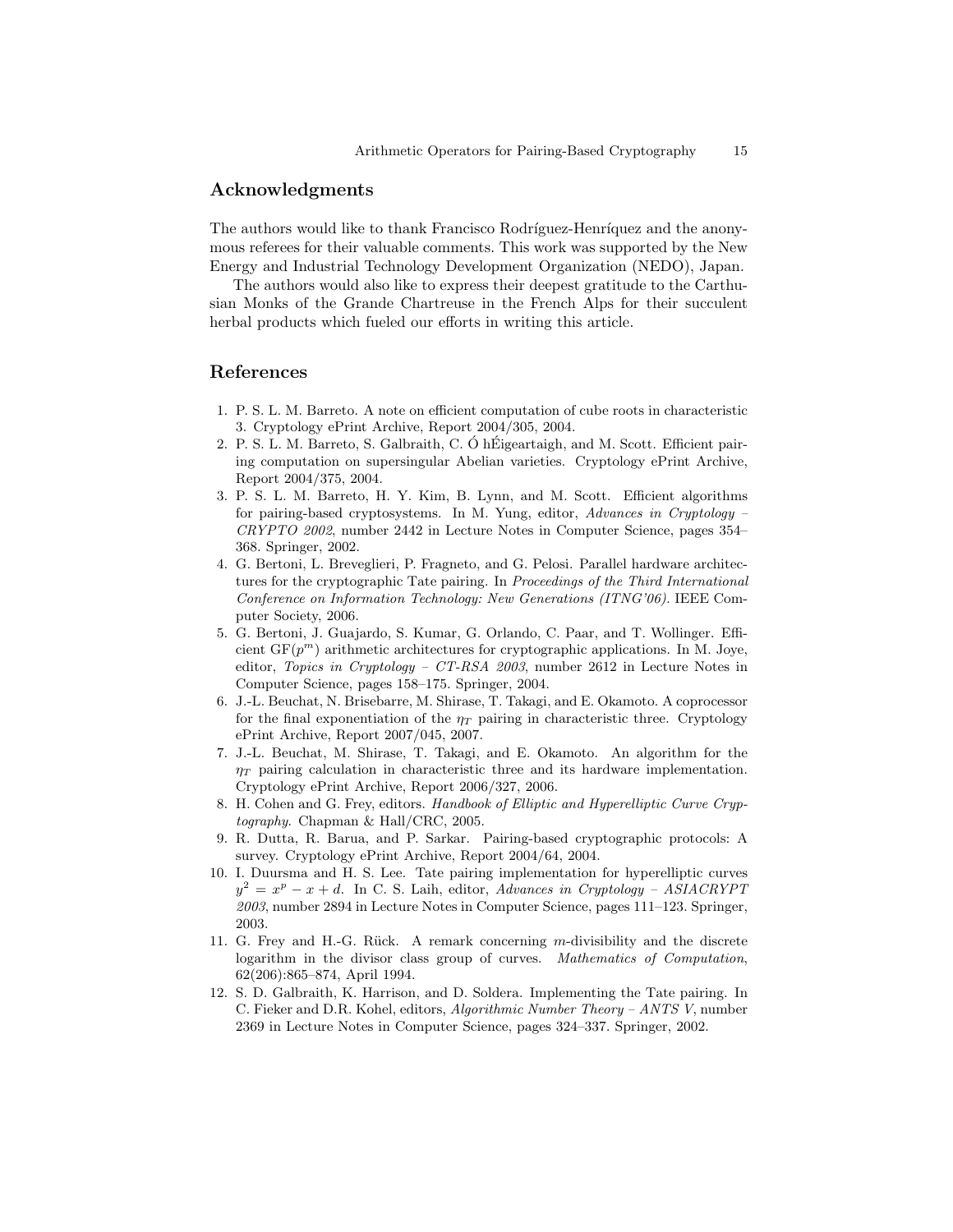- 16 J.-L. Beuchat, N. Brisebarre, J. Detrey, and E. Okamoto
- 13. P. Grabher and D. Page. Hardware acceleration of the Tate Pairing in characteristic three. In J. R. Rao and B. Sunar, editors, Cryptographic Hardware and Embedded Systems – CHES 2005, number 3659 in Lecture Notes in Computer Science, pages 398–411. Springer, 2005.
- 14. R. Granger, D. Page, and N. P. Smart. High security pairing-based cryptography. Cryptology ePrint Archive, Report 2006/059, 2006.
- 15. T. Itoh and S. Tsujii. A fast algorithm for computing multiplicative inverses in  $GF(2<sup>m</sup>)$  using normal bases. *Information and Computation*, 78:171–177, 1988.
- 16. A. Joux. A One Round Protocol for Tripartite Diffie-Hellman. In W. Bosma, editor, Algorithmic Number Theory Symposium, ANTS-IV, number 1838 in Lecture Notes in Computer Science, pages 385–394. Springer, 2000.
- 17. T. Kerins, W. P. Marnane, E. M. Popovici, and P.S.L.M. Barreto. Efficient hardware for the Tate Pairing calculation in characteristic three. In J. R. Rao and B. Sunar, editors, Cryptographic Hardware and Embedded Systems – CHES 2005, number 3659 in Lecture Notes in Computer Science, pages 412–426. Springer, 2005.
- 18. T. Kerins, E. Popovici, and W. Marnane. Algorithms and architectures for use in FPGA implementations of identity based encryption schemes. In J. Becker, M. Platzner, and S. Vernalde, editors, Field-Programmable Logic and Applications, number 3203 in Lecture Notes in Computer Science, pages 74–83. Springer, 2004.
- 19. D. E. Knuth. The Art of Computer Programming, volume 2, Seminumerical Algorithms. Addision-Wesley, 3rd edition, 1998.
- 20. N. Koblitz and A. Menezes. Pairing-based cryptography at high security levels. In N. P. Smart, editor, Cryptography and Coding, number 3796 in Lecture Notes in Computer Science, pages 13–36. Springer, 2005.
- 21. S. Kwon. Efficient Tate pairing computation for supersingular elliptic curves over binary fields. Cryptology ePrint Archive, Report 2004/303, 2004.
- 22. A. Menezes, T. Okamoto, and S. A. Vanstone. Reducing elliptic curves logarithms to logarithms in a finite field. IEEE Transactions on Information Theory, 39(5):1639–1646, September 1993.
- 23. F. Rodríguez-Henríquez, G. Morales-Luna, N. A. Saqib, and N. Cruz-Cortés. A parallel version of the Itoh-Tsujii multiplicative inversion algorithm. In P. C. Diniz, E. Marques, K. Bertels, M. M. Fernandes, and J. M. P. Cardoso, editors, Reconfigurable Computing: Architectures, Tools and Applications – Proceedings of ARC 2007, number 4419 in Lecture Notes in Computer Science, pages 226–237. Springer, 2007.
- 24. F. Rodríguez-Henríquez, N. A. Saqib, A. D. Pérez, and C. K. Koç. Cryptographic Algorithms on Reconfigurable Hardware. Springer, 2006.
- 25. R. Ronan, C. Ó hÉigeartaigh, C. Murphy, T. Kerins, and P. S. L. M. Barreto. Hardware implementation of the  $\eta_T$  pairing in characteristic 3. Cryptology ePrint Archive, Report 2006/371, 2006.
- 26. M. Shirase, T. Takagi, and E. Okamoto. Some efficient algorithms for the final exponentiation of  $\eta_T$  pairing. Cryptology ePrint Archive, Report 2006/431, 2006.
- 27. C. Shu, S. Kwon, and K. Gaj. FPGA accelerated Tate pairing based cryptosystem over binary fields. Cryptology ePrint Archive, Report 2006/179, 2006.
- 28. J. H. Silverman. The Arithmetic of Elliptic Curves. Number 106 in Graduate Texts in Mathematics. Springer-Verlag, 1986.
- 29. L. Song and K. K. Parhi. Low energy digit-serial/parallel finite field multipliers. Journal of VLSI Signal Processing, 19(2):149–166, July 1998.
- 30. E. G. Thurber. Efficient generation of minimal length addition chains. Journal on Computing, 28(4):1247–1263, August 1999.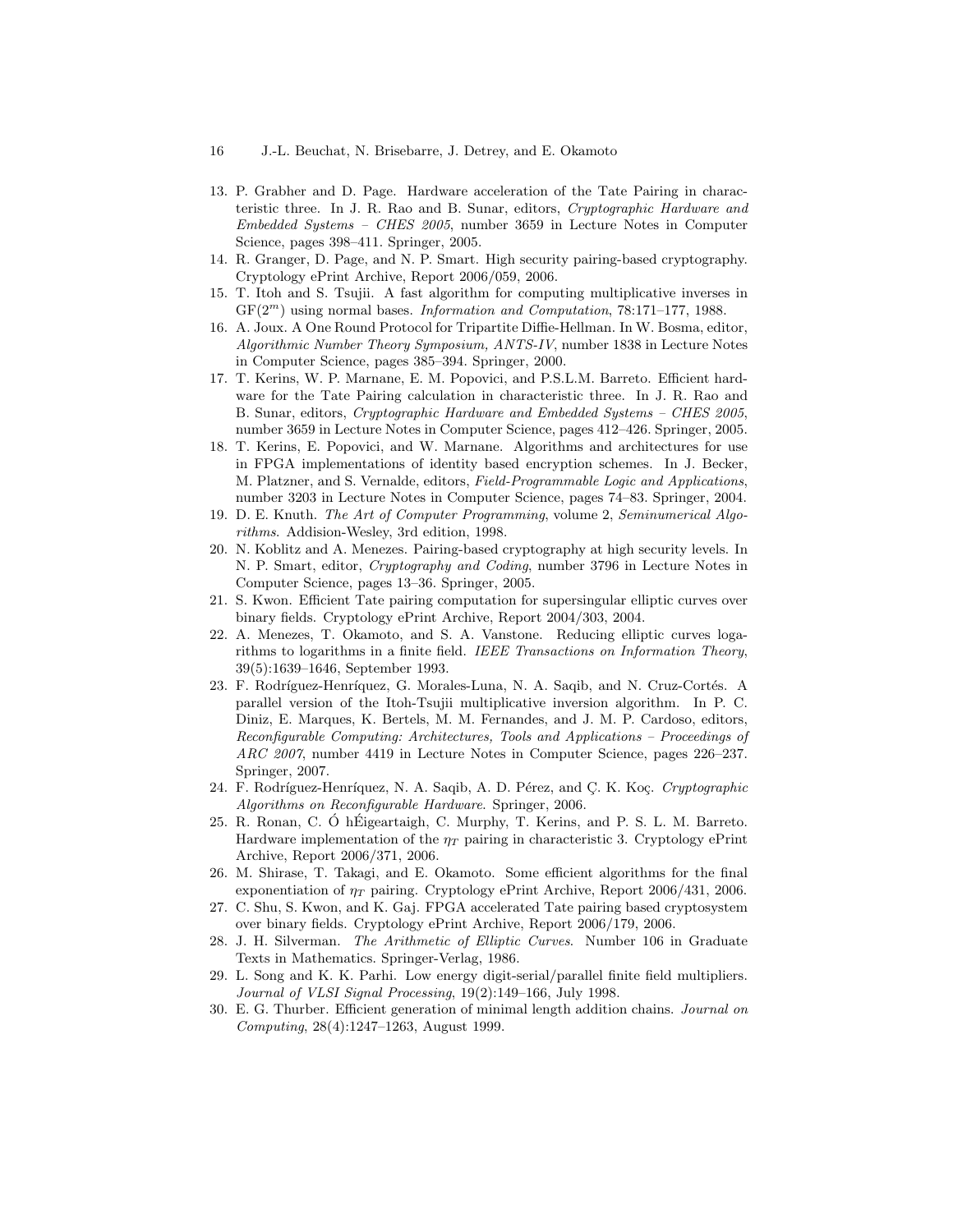- 31. E. R. Verheul. Evidence that XTR is more secure than supersingular elliptic curve cryptosystems. Journal of Cryptology, 17(4):277–296, 2004.
- 32. J. von zur Gathen and M. Nöcker. Computing special powers in finite fields. Mathematics of Computation, 73(247):1499–1523, 2003.

### A Computation of the  $\eta_T$  Pairing

We consider here the first multiplication over  $\mathbb{F}_{3^{6m}}$  of the  $\eta_T$  pairing calculation (Algorithm 1). Let  $A = (a_0, a_1, a_2, a_3, a_4, a_5) \in \mathbb{F}_{3^{6m}}$ . We have to compute  $a_0 +$  $a_1\sigma + a_2\rho + a_3\sigma\rho + a_4\rho^2 + a_5\sigma\rho^2 = (-y_pr_0 + y_q\sigma + y_p\rho)(-r_0^2 + y_py_q\sigma - r_0\rho - \rho^2).$ We assume here that  $b = 1$ . Since  $\sigma^2 = 1$  and  $\rho^3 = \rho + 1$ , we obtain:

$$
a_0 = y_p r_0^3 - y_p y_q^2, \qquad a_2 = -y_p, \qquad a_4 = 0,
$$
  

$$
a_1 = -y_p^2 y_q r_0 - y_q r_0^2, \quad a_3 = -y_q r_0 + y_p^2 y_q, \quad a_5 = -y_q.
$$

This multiplication over  $\mathbb{F}_{3^{6m}}$  is carried out according to Algorithm 4 which requires 8 multiplications and 9 additions over  $\mathbb{F}_{3^m}$ . Note that the number of additions may depend on the architecture of the coprocessor.

# Algorithm 4 First multiplication of the  $\eta_T$  pairing calculation.

**Require:**  $R_0 = -y_p r_0 + y_q \sigma + y_p \rho$  and  $R_1 = -r_0^2 + y_p y_q \sigma - r_0 \rho - \rho^2 \in \mathbb{F}_{3^{6m}}$ . Ensure:  $A = R_0 R_1 \in \mathbb{F}_{3^{6m}}$ . 1:  $e_0 \leftarrow r_0 r_0$ ;  $e_1 \leftarrow y_q r_0$ ;  $e_2 \leftarrow y_p r_0$ ; 2:  $e_3 \leftarrow e_0 e_2$ ;  $(e_3 = y_p r_0^3)$ 3:  $e_4 \leftarrow y_p y_q$ ; 4:  $e_5 \leftarrow e_4 y_q$ ;  $(e_5 = y_p y_q^2)$ 5:  $e_6 \leftarrow e_4 y_p$ ;  $(e_5 = y_p^2 y_q)$ 6:  $e_7 \leftarrow -e_2 + y_q$ ;  $(e_7 = -y_p r_0 + y_q)$ 7:  $e_8 \leftarrow -e_0 + e_4$ ;  $(e_8 = -r_0^2 + y_p y_q)$ 8:  $e_9 \leftarrow e_7 e_8$ ;  $(e_9 = (-y_p r_0 + y_q)(-r_0^2 + y_p y_q))$ 9:  $a_1 \leftarrow e_9 - e_3 - e_5$ ;  $a_0 \leftarrow e_3 - e_5 - y_p$ ; 10:  $a_3 \leftarrow -e_1 + e_6$ ;  $a_2 \leftarrow -y_p$ ;  $a_4 \leftarrow 0$ ;  $a_5 \leftarrow -y_q$ ;

# B Techniques for Reducing Partial Products in the Frobenius Map

For our unified operators to be able to compute Frobenius maps, we implement this function as a sum of elements of  $\mathbb{F}_{p^m}$ . With  $p = 3$  and  $f(x) = x^{97} + x^{12} + 2$ , we obtain  $a(x)^p \mod f(x) = \mu_0(x) + \mu_1(x) + \mu_2(x) + 2 \cdot \mu_3(x)$ , with

 $\sqrt{ }$  $\int$  $\overline{\mathcal{L}}$  $\mu_0(x) = a_0 + a_{65}x + a_{33}x^2 + \ldots + a_{96}x^{94} + a_{64}x^{95} + a_{32}x^{96},$  $\mu_1(x) = a_{89} + 0 + 0 + \ldots + a_{88}x^{94} + 0 + 0,$  $\mu_2(x) = a_{93} + 0 + 0 + \ldots + a_{92}x^{94} + 0 + 0,$  $\mu_3(x) = 0 + a_{61}x + 0 + \ldots + 0 + a_{60}x^{95} + 0$